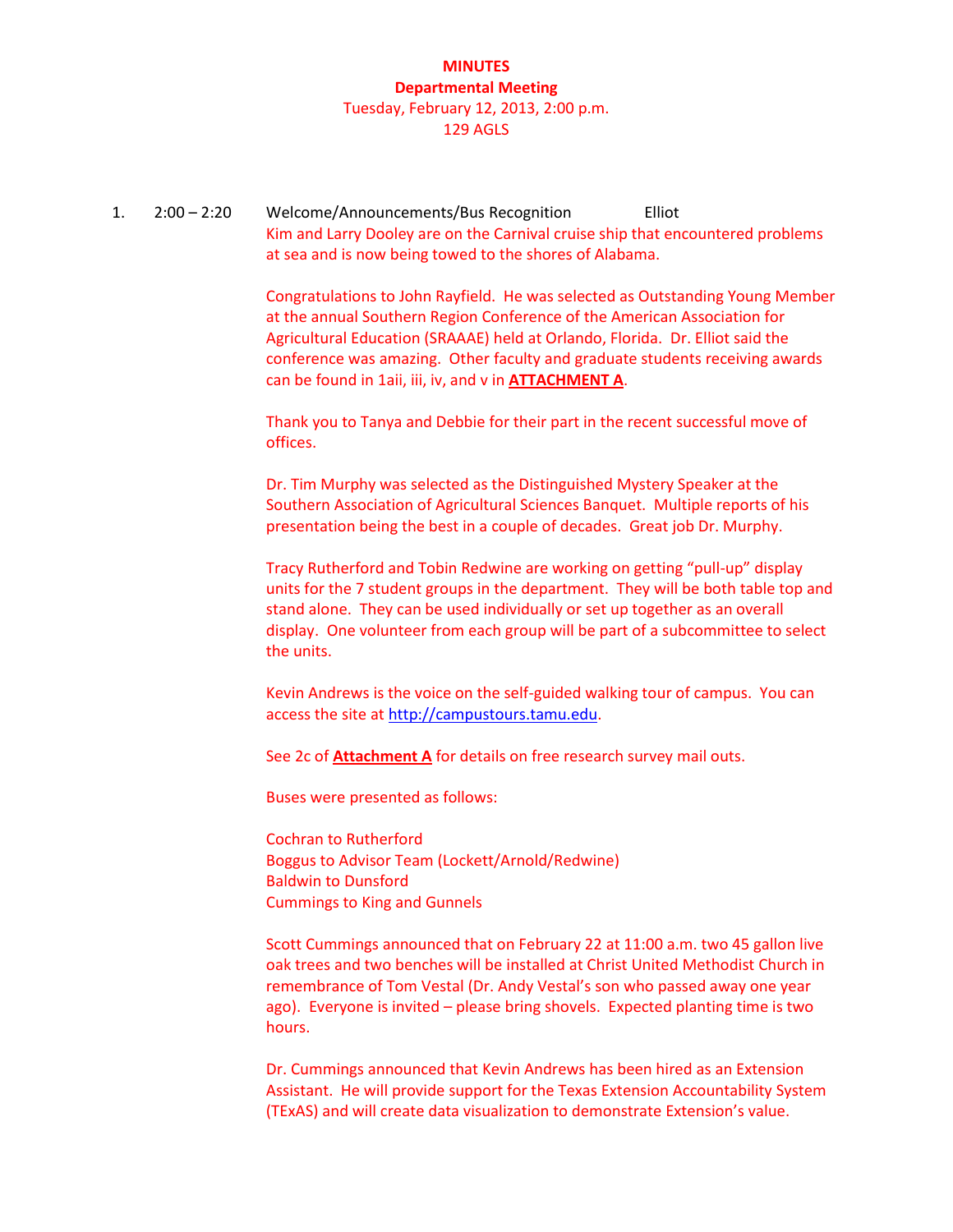### 2. 2:20 – 2:25 Web Committee Cochran/Redwine

Bill Cochran said that the committee meets every Friday morning. A new website design is being prepped for release. This is after work by a focus group and a usability study. The change will be very visual – content will be modified. Release is expected this summer. An online communication system is being developed. It will incorporate tools such as Facebook, YouTube, Flickr and our Website. It will increase interaction online.

Bill asked for input as far as a definition or concept of scholarship. He said it is pretty vague now and needs to be solidified.

- 3. 2:25 2:40 Discussion on Authorship Dr. Wendi Arant Kaspar Excellent presentation on authorship. Dr. Kaspar utilized a power point **(See attachments B and C)**. She provided time for questions from faculty.
- 4. 2:40 2:45 Awards Committee Moore/Murphrey Dr. Theresa Murphrey shared that a draft of the proposed process for completing award nominations is being worked on at this time. All award information is being entered into a spread sheet. It is hoped this spreadsheet and accompanying document will be completed so that in April a call can be put out for award nominations generated for the fall semester.

Dr. Murphrey reiterated that the committee would not be completing award packets. This will fall on the shoulders of the nominator and nominee with assistance from the Assistant to the Department Head, Debbie King.

- 5. 2:45 2:55 Alumni Relations and Development Baldwin/Elliot Ambrya Baldwin introduced herself and explained what her position entailed. She shared a Prezi presentation which explained what she hopes to accomplish. **(**[http://prezi.com/h8yaixp-rbzr/department-presentation/?kw=view-h8yaixp](http://prezi.com/h8yaixp-rbzr/department-presentation/?kw=view-h8yaixp-rbzr&rc=ref-30376825)[rbzr&rc=ref-30376825\)](http://prezi.com/h8yaixp-rbzr/department-presentation/?kw=view-h8yaixp-rbzr&rc=ref-30376825)
- 6. 2:55 3:00 AGSS Andrews/Pannone Kevin Andrews reported that with the opening of baseball season this Saturday there would be a tailgate AFTER the game. He invited everyone to stop by for a hot dog. Student Research Week is March 25-29. Awards are up to \$300. Kevin invited graduate students to keep an eye out for additional information Big Event is March 23. AGSS will have a team in place. Plans are being looked out for a road trip to the Houston Livestock Show and Rodeo.

Additional "Practice Days" are being planned. These days assist students as they prepare to defend and/or make presentations at conferences.

**OTHER** Study Abroad Planning Meeting was held on January 29<sup>th</sup>. (See Attachments D, E, & F). Dr. Rutherford reminded faculty that all trips would be handled by the Study Abroad Office using their standard services. Nothing will go through the department. The approximately \$300 charge per students covers all administrative costs and insurance.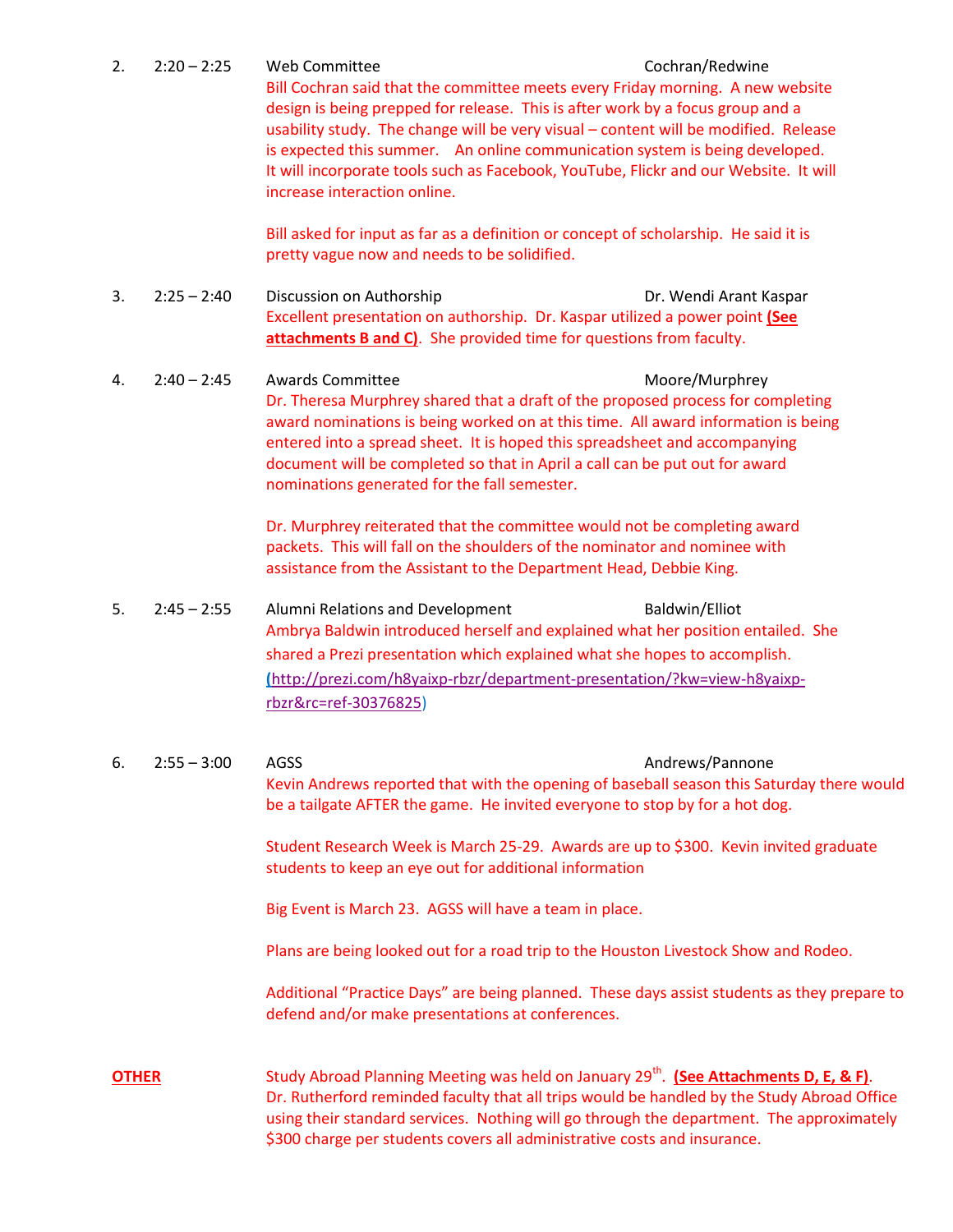Graduate Assistants traveling on Study Abroad trips will not be funded with Study Abroad fees. If faculty choose to take graduate assistants with them, funds will have to come from non-Study Abroad sources.

March 1 is the deadline for study abroad applications and scholarship information.

March 1 is also the deadline for winter study abroad applications.

### **Travel Request Form Deadlines**

Domestic (30 days prior to trip): e.g., travel March 1, 2013 due by February 1, 2013 International (60 days prior to trip): e.g., travel April 1, 2013 due by February 1, 2013

### **Upcoming Events**

Spring Break, Friday, March 15<sup>th</sup> Awards Reception, AgriLife Center, Friday, April 12 (2-4)

#### **Future Departmental Meetings**

March 7, Thursday, 9:00 am April 2, Tuesday, 2:00 pm May 6, Monday, 9:00 am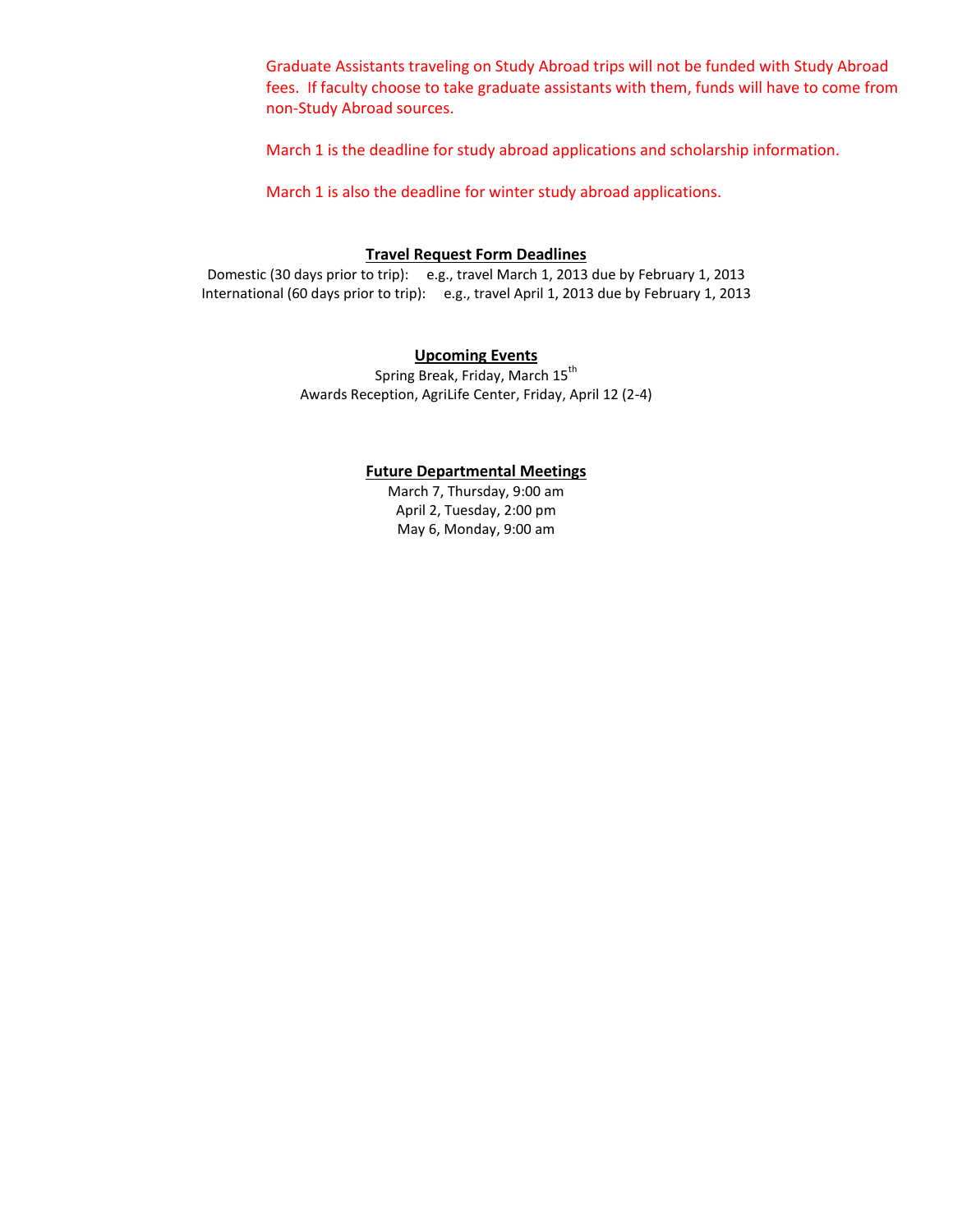### ALEC: February 12, 2013

- 1. Congratulations, Thank You, and Welcome:
	- a. Congratulations to our SAAS (63rd Annual Southern Region Conference of the American Association for Agricultural Education, Orlando, FL) winners:
		- i. **John Rayfield** Outstanding Young Member SRAAAE
		- ii. **Will Doss, Roger Hanagriff,** & **John Rayfield**  Distinguished Research Poster Presentation
		- iii. **Erynne Treptow** & **Tim Murphy**  Distinguished Innovative Poster Presentation
		- iv. **Irby, T. L.,** & **Strong, R.** Distinguished Research Poster Award
		- v. **Sandlin, Murphrey, Lindner,** & **Dooley** 1st Runner-Up Research Presentation Award
	- b. Thank you to our ALEC family members who moved and who were involved in the move.
	- c. **Dr. Tim Murphy** was selected as the Distinguished Mystery Speaker at the Southern Association of Agricultural Sciences AAAE Banquet by SRAAAE President-elect David Jones from NCSU.
	- d. The Texas A&M College of Agriculture Development Council approved 10 organizations for our Council's Student Organization Proposal Program for 2012-2013 - **ALEC Aggie Reps** received \$500.
	- e. **Tobin & Christine** have a presentation accepted to present at the Annual University Advisors and Counselors Symposium in late March.
	- f. Borlaug Institute Photo Contest:
		- i. **Kevin Fath**  $1^{st}$  in the Miscellaneous category and  $3^{rd}$  in the People category
		- ii. **Ory Pratt**  $1<sup>st</sup>$  in the People category
	- g. The Organizational Development unit of the Texas A&M AgriLife Extension Service has hired **Kevin Andrews** as an Extension Assistant. Previously a graduate assistant for the department, Kevin started in his new position on February 11. He will be providing support for the Texas Extension Accountability System (TExAS) and creating data visualizations to demonstrate Extension's value.
	- h. **Landry Lockett** received a Neuhaus-Shepardson grant to attend Wakonse South Teaching Conference.
	- i. The Center for Housing and Urban Development (CHUD) in the College of Architecture has invited **Kevin Andrews** to be part of their team as they work to redevelop the center and possibly start an urban planning extension program.
- 2. Announcements:
	- a. Student Group Advisors: please work with **Dr. Rutherford** and **Tobin** so that your group can receive a "pull-up" display unit.
	- b. Visitors to Texas A&M can now take a self-guided walking tour of campus by visiting http://campustours.tamu.edu. You may recognize the voice guiding you along the tour. ALEC doctoral student **Kevin Andrews** provided the vocal talents for this audio podcast.
	- c. Here is a way to enable our students to conduct mail survey research without adding cost for the department. The university, college, and the department qualify for "free" standard non-profit postage: http://logistics.tamu.edu/media/19148/requirements-for-standard-non-profit-mailings.pdf . Although there are several size, weight, and sorting requirements, this may allow more students to conduct survey research without a large expense to the students or the department.
- 3. Publications/Presentations:
	- a. **Coppedge, R.,** & **Strong, R.** (in-press). Vocational programs in the Federal Bureau of Prisons: Examining the potential of agricultural education programs for prisoners. Journal of Agricultural Education.
	- b. Harder, A., Ganpat, W., Moore, A., **Strong, R.,** & **Lindner, J. R.** (in-press). An assessment of extension officers' self-perceived programming competencies in selected Caribbean countries. Journal of International Agricultural and Extension Education.
	- c. Bading, C., **Boyd, B.L.**, Lawver, D., Ulmer, J., & Boleman, C. (2012). Youth voice: Developing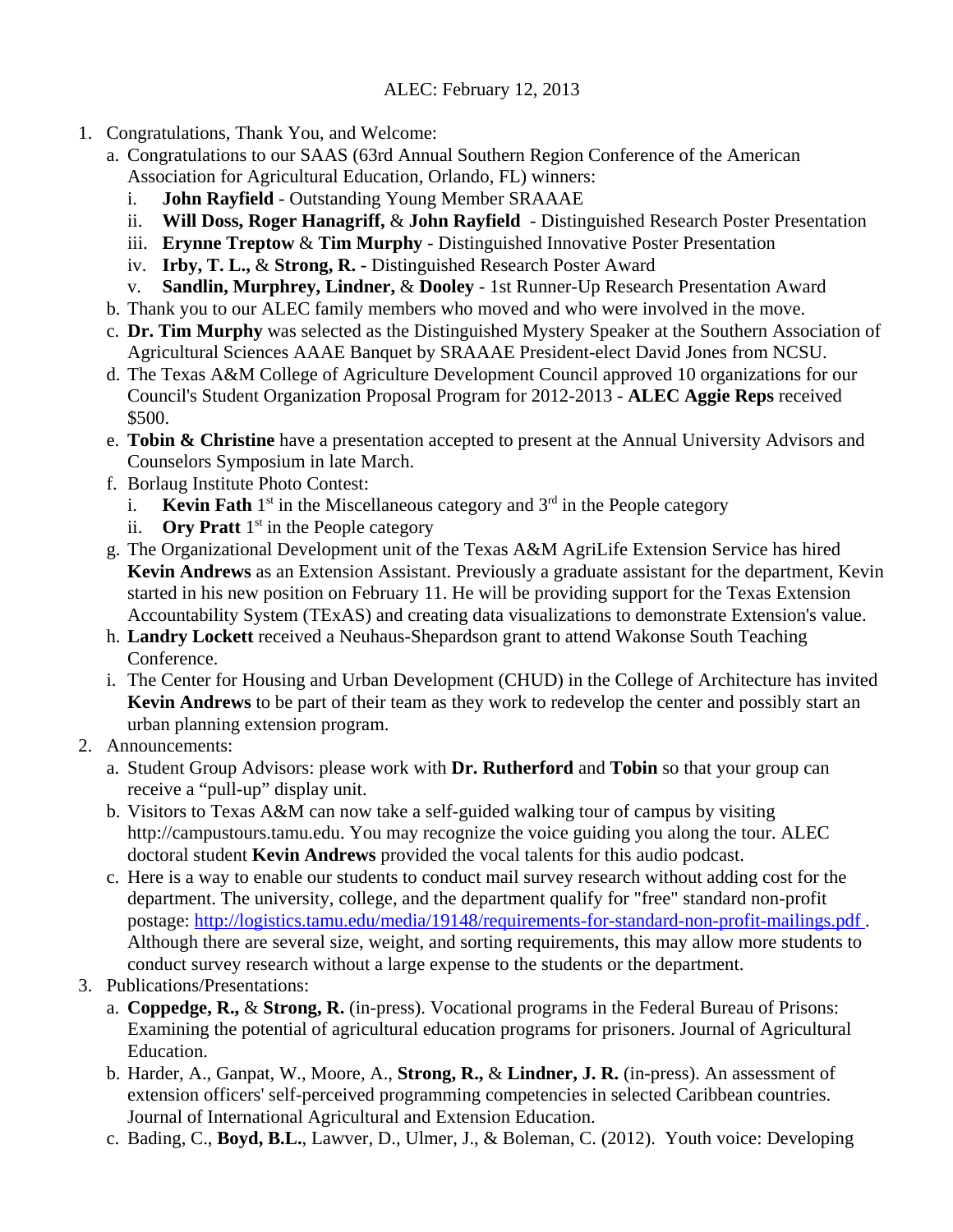future leaders. Journal of Youth Development - Bridging Research and Practice, 7(4), 37-49.

- d. Proceedings of the Southern Region AAAE Research Conference, Feb. 3-5, Orlando, FL.
	- i. **Wooten, K., Rayfield, J.,** & **Moore, L.L.** (2013). Identifying STEM Concepts Associated with Junior Livestock Projects.
	- ii. **Doss, W., Hanagriff, R.,** & **Rayfield J.** (2013). Perceptions of Texas FFA Scholarship Recipients Regarding their Level of FFA Involvement, Post-Secondary Preparation, Value of FFA Scholarship Support and Self-Perceived Success in Higher Education.
	- iii. **Sandlin, M. R., Murphrey, T. P., Lindner, J. R.,** & **Dooley, K. E.** (2013). Agricultural students' attitudes and opinions: Can reusable learning objects alter students' perceptions of an international setting?
	- iv. **Sandlin, M. R.,** & **Odom, S. F.** (2013). Using critical reflection as a means of promoting social change in leadership development students.
	- v. **Sandlin, M., Murphrey, T., Dooley, K., Lindner, J.**, Lombardini, L., & Lineberger, D. (2013). Extending the International Experience in the Horticulture Classroom: The Creation and Use of Reusable Learning Objects (RLOs).
	- vi. Robinson, S., Irani, R., Newman, M., & **Williams, J.** (2013). Enhancing Public and Policy Maker Understanding of Agriculture and Natural Resources: Research Perspectives from Teacher Education, Communications, Leadership, and Extension.
- e. **Ferrell, S. K., Boyd, B. L.,** & **Rayfield, J.** (2013). Texas FFA officer perceptions of good followership. Journal of Leadership Education, 12(1), 174-187.
- f. **Rayfield, J., Murphy, T., Briers, G.** & **Lewis, L.J.** (2012). Identifying Innovative Agricultural Education Programs. Journal of Career and Technical Education, 27(2), 38-50.
- 4. Grant Management 101 (should provide 3 out of 4 of these to the Department meaning faculty become managers or facilitators of the grants).
	- a. Salary Savings (100% to Department [50% department] and PIs [50%] restricted discretionary)
	- b. Indirect (40% to be split 60/40 between Department and PIs discretionary)
	- c. Personnel (project director, support staff, GTAs, etc.)
	- d. Operations (e.g., travel, supplies, copying, printing, etc.)
	- e. Received:
		- i. **Wingenbach, Rutherford,** & **McKim** Program to Enhance Scholarly and Creative Activities (PESCA). \$25,000.00.
	- f. Submitted:
		- i. NIFA-HEC Challenge Grant
			- (1) Drs. **Boyd** & **Dooley**: The Academy for Critical Thinking
			- (2) Drs. **Wingenbach, Rutherford,** & Jones, & **Redwine**: Broadening Students' Experiences and Expanding Their Career Competencies through International Experiential Learning **Opportunities**
			- (3) Drs. **Moore** & **Wingenbach**: Developing Leaders without Borders through International Service-Learning
			- (4) Drs. **Lindner, Dooley,** & **Strong**: Using Global Food Security and Hunger as a Context for Developing the Next Generation of Qualified and Diverse Agricultural Scientists
- 5. Dutch treat lunch with Dr. E.
	- a. Contact Debbie King to schedule and leave a contact number (for rescheduling): February 13, 14, 15, 25, 28; March 1, 5, 6, 11, 12, 13, 14, 18, 19, 25, 26; April 2, 3, 4, 5, 10, 11, 19, 22, 23, 24, 25, 26, 29, 30; May 1, 2, 3, 7, 8, 9, 10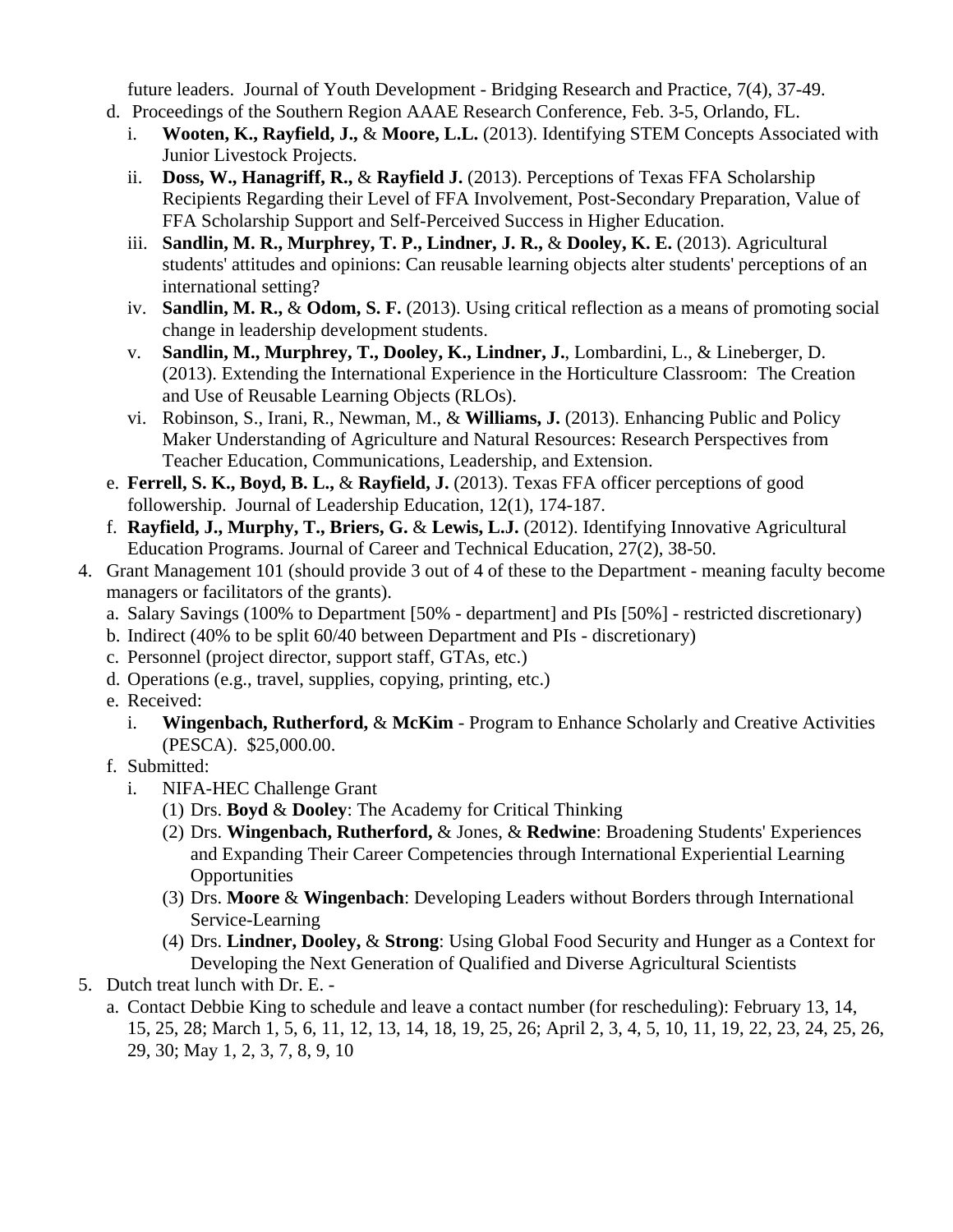## Strategies for Getting Published: Understanding the Journal Publication Process

Wendi Arant Kaspar

Associate Professor, Texas A&M University Co-Editor, Journal of Academic Librarianship Co-Editor, Library Leadership & Management

Faculty Workshop for the University of Houston Libraries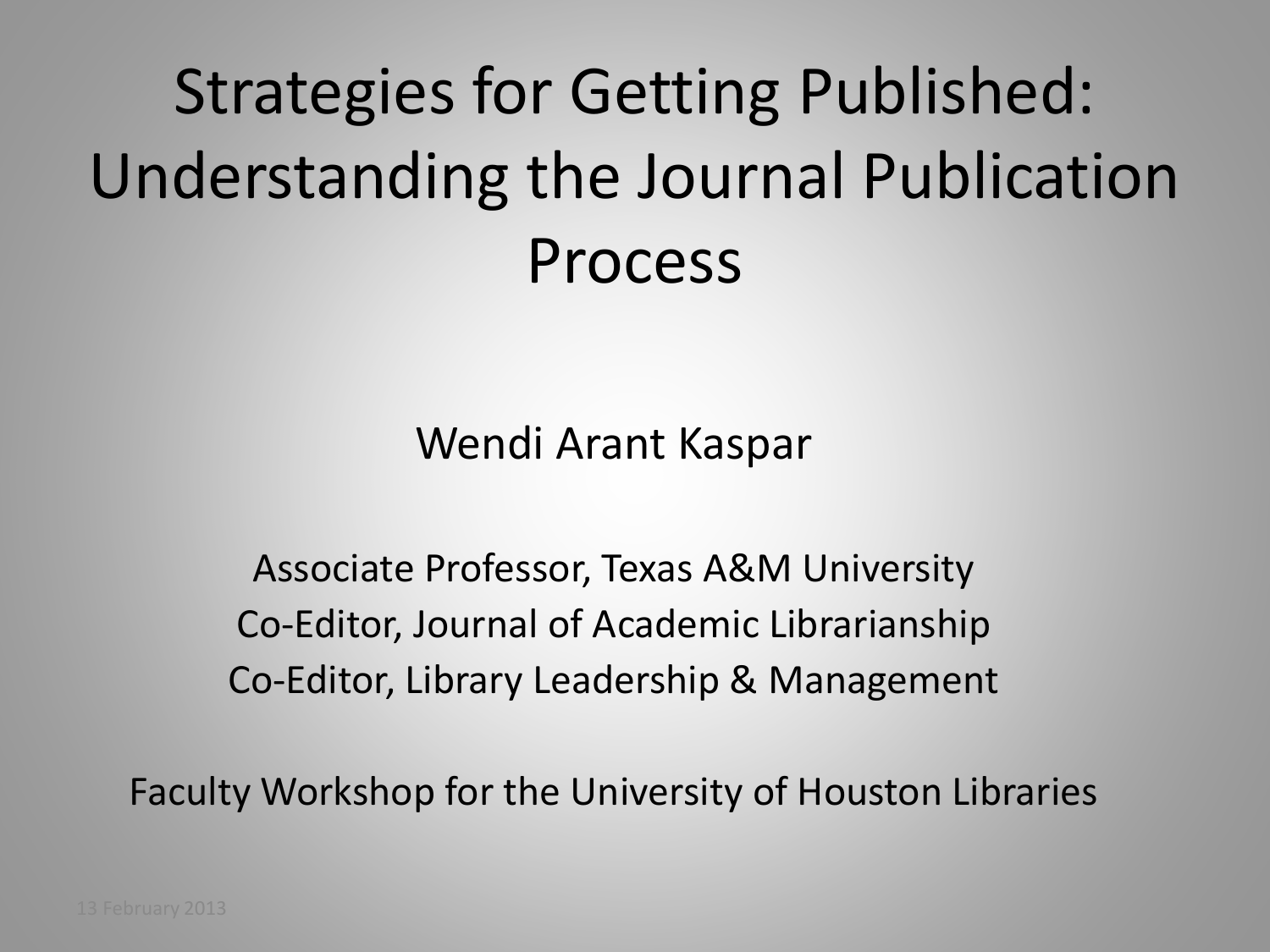## A little about me…

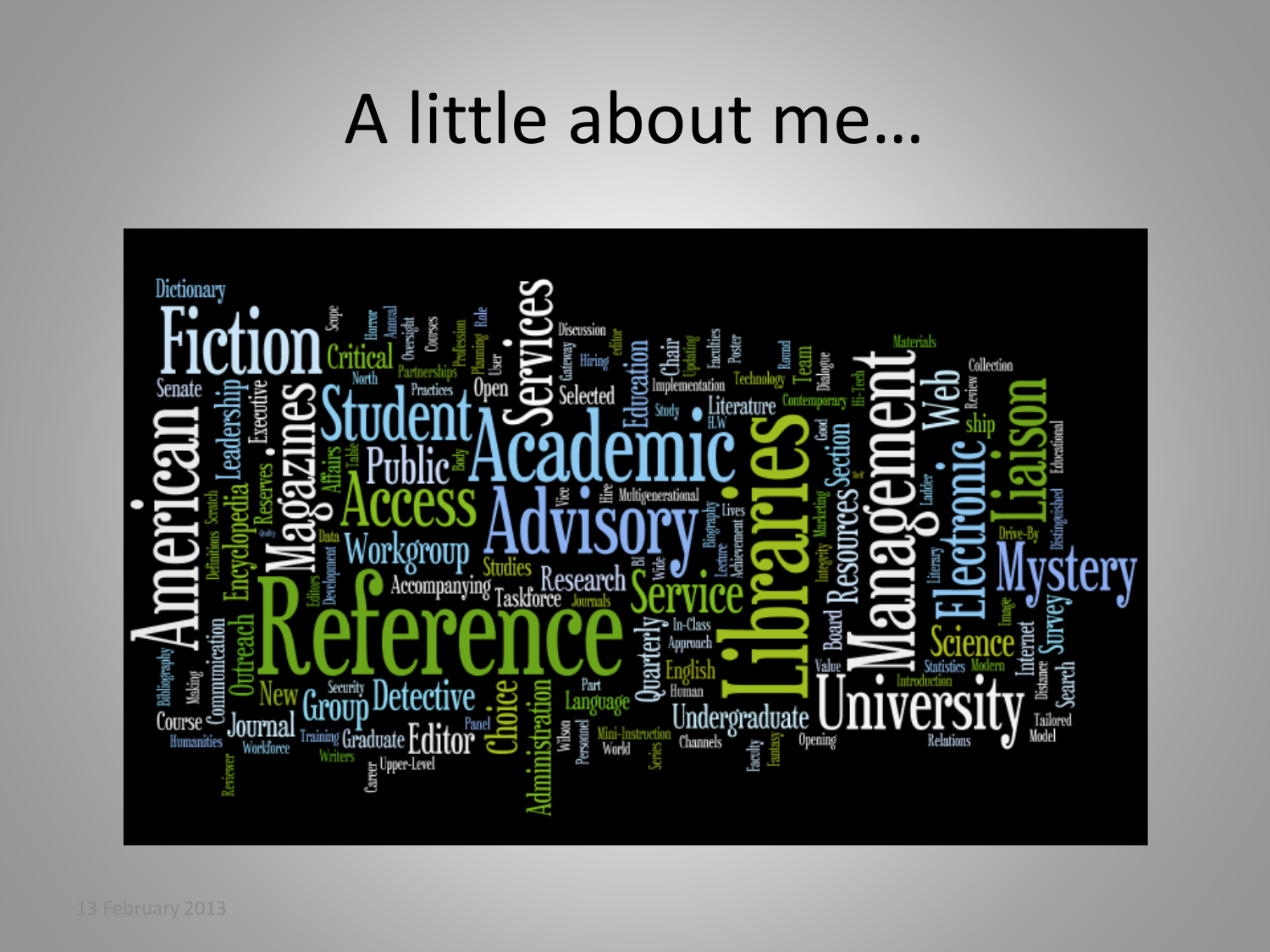## …but it's really about you

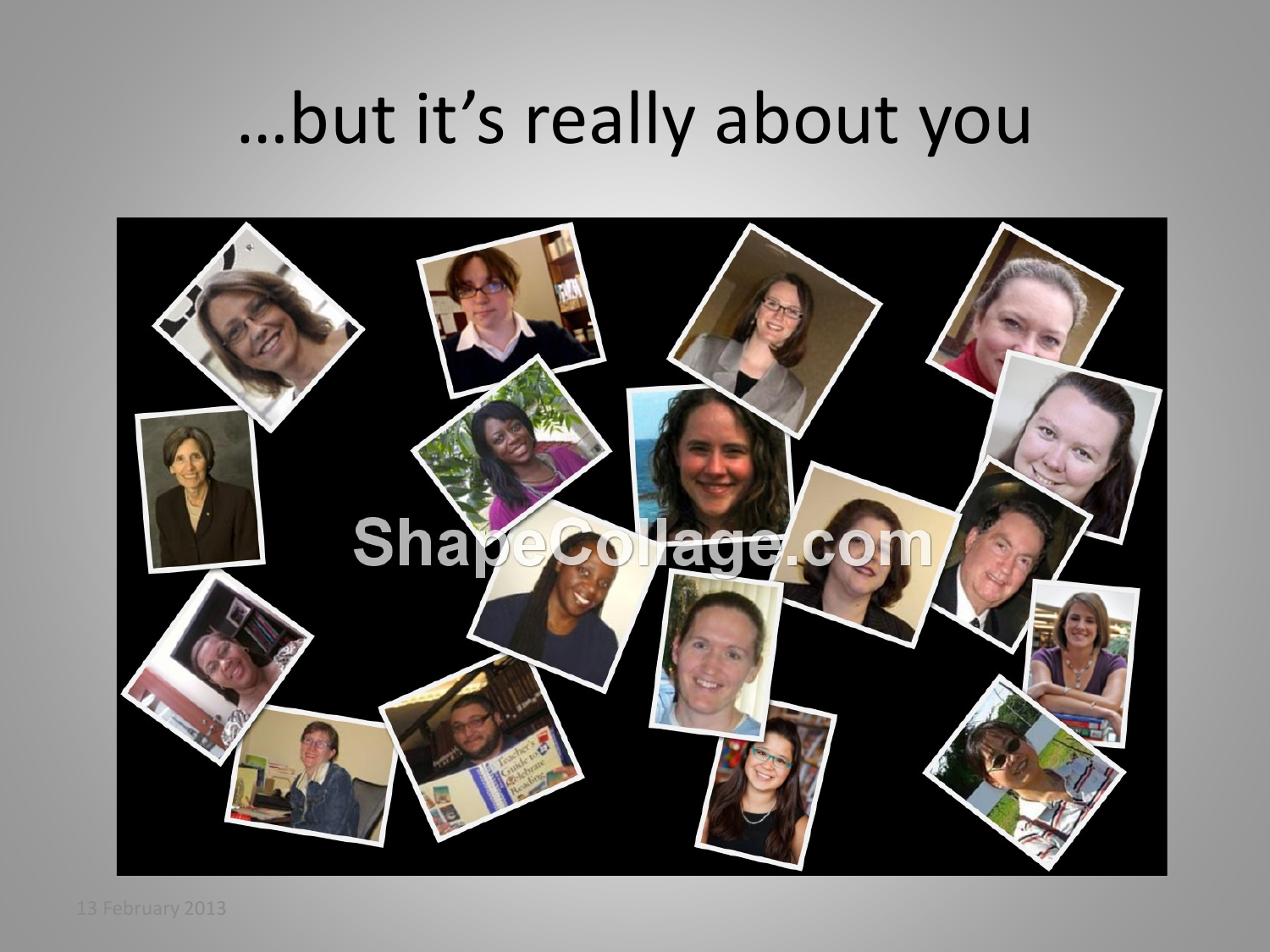## What is your motivation?

- Contributing to the professional literature and the process of inquiry (doing research)
- Disseminating information about practice
	- Tying research to a job can help save time (and develop focus) but
	- Be aware that your job will likely change over the years (either through advancement or changes in the profession)
- Getting promoted (publish or perish)
	- Pay attention to standards/criteria for promotion and evaluation;
	- If a focus or cohesive specialization is required, think on it carefully;
	- Look at what counts and what doesn't.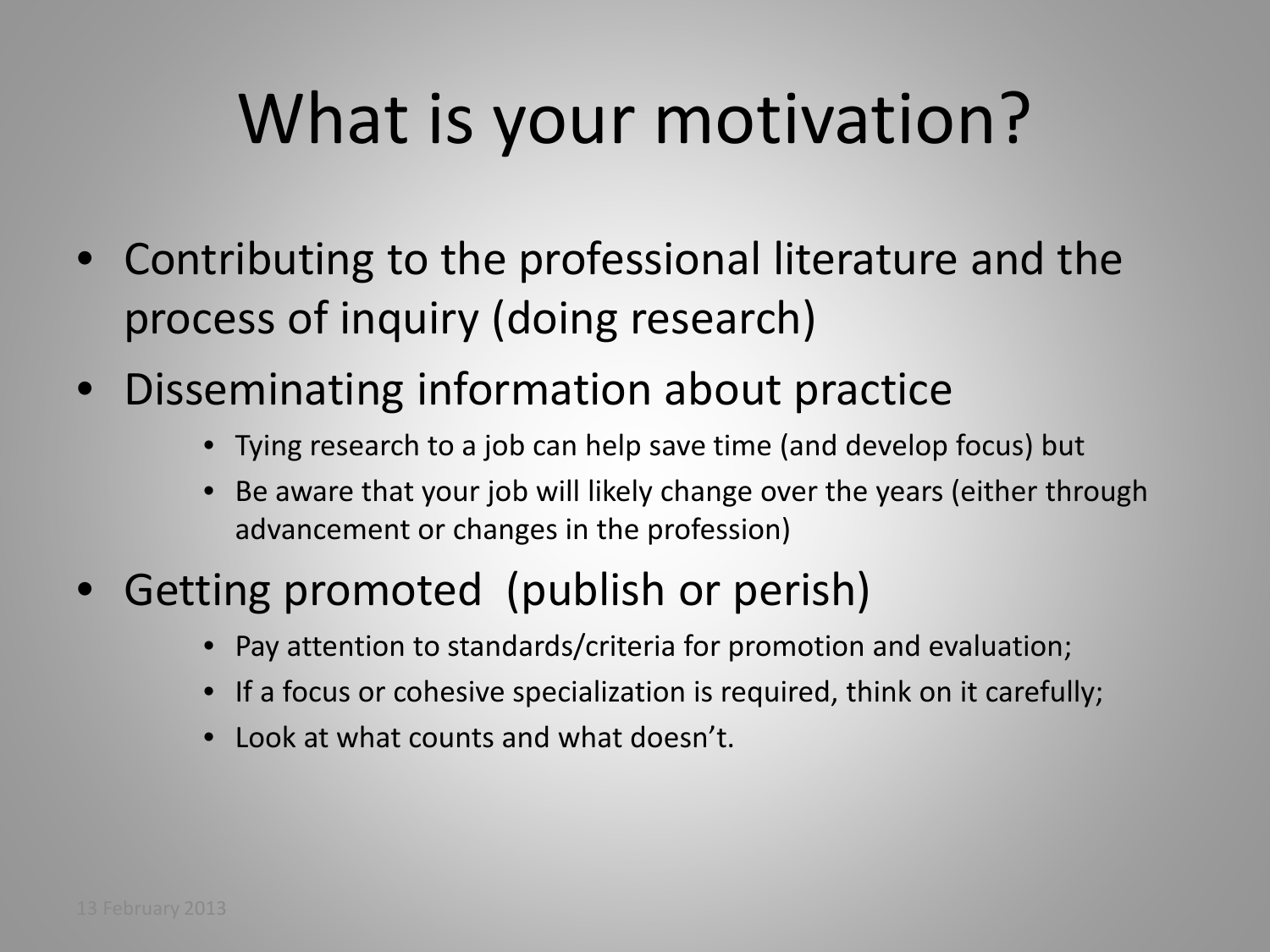# What is meaningful to you?

- Find an interest that inspires passion or a question that speaks to you
	- Easier to immerse yourself it
	- Inspire interest in others
- Do your research Read up on it and stay current
	- Build on the literature (avoid researching in a vacuum)
	- Know the experts in this area  $-$  even if you don't cite them, you need to know the topic well enough to know about them.
	- Look at the standards/guidelines for profession and the specific venue
- If you publish outside the profession
	- Held to a different standard for publication?
	- May lend you credibility if you work in a subject discipline
	- May impact how your publications are considered in P&T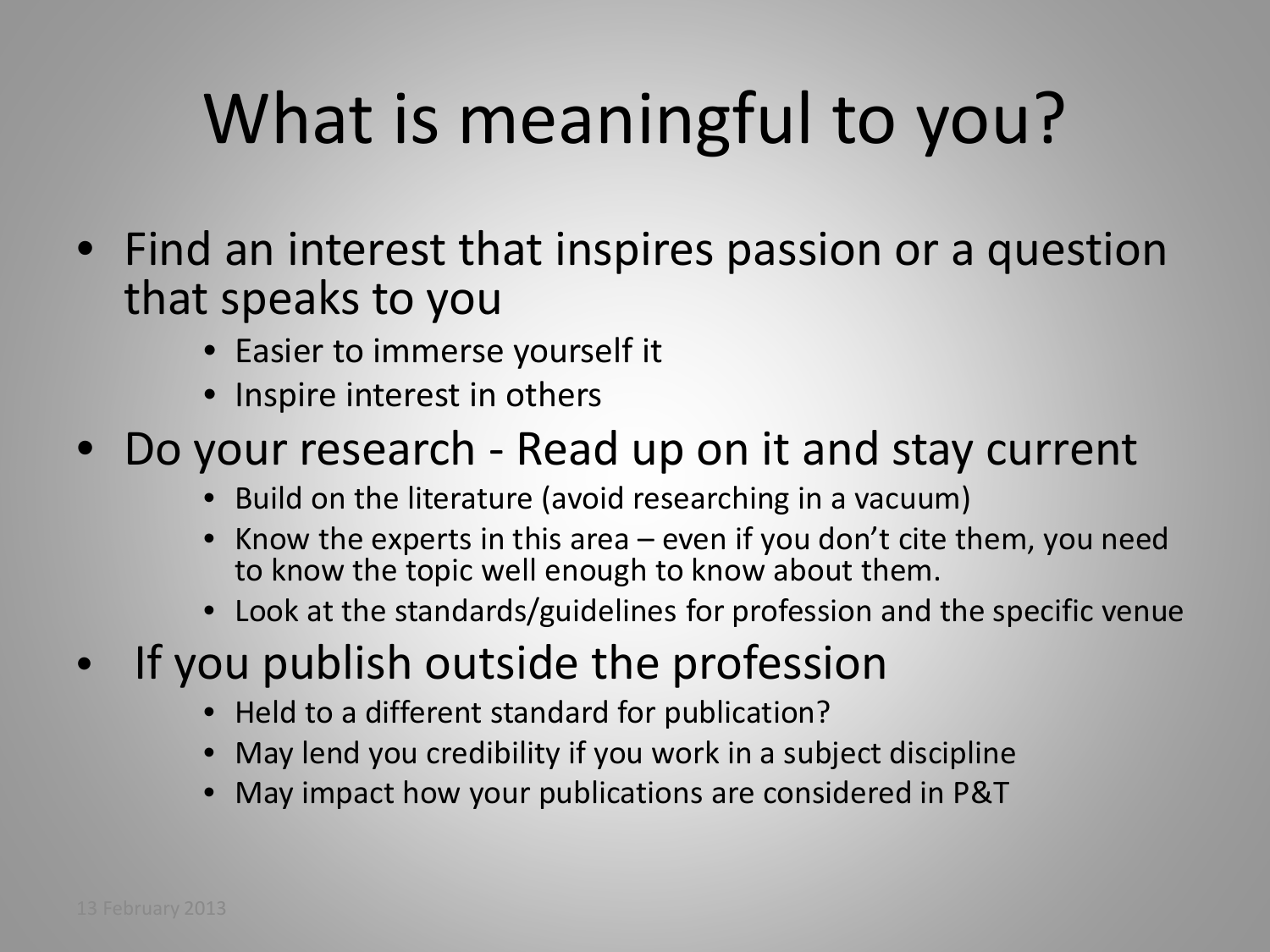## Publishing venues

### **How do you find the right publications for your topic?**

- Make sure to do a literature review
- Look at citations: those journals will likely be relevant to your topic
- Build on presentations/posters
- Ask the editor, publisher, colleagues

### If you are having trouble getting started, look at CFPs

- Then you are not writing on spec
- There is a specific venue, guidelines and deadline to work toward

### **What about publishing in open access journals? Or online publications?**

- Format is less important now; print or online is less significant
- Open access is appealing as it is a fundamental value of the profession; where you publish says something about what you value
- Fundamentally Look at the quality of the publication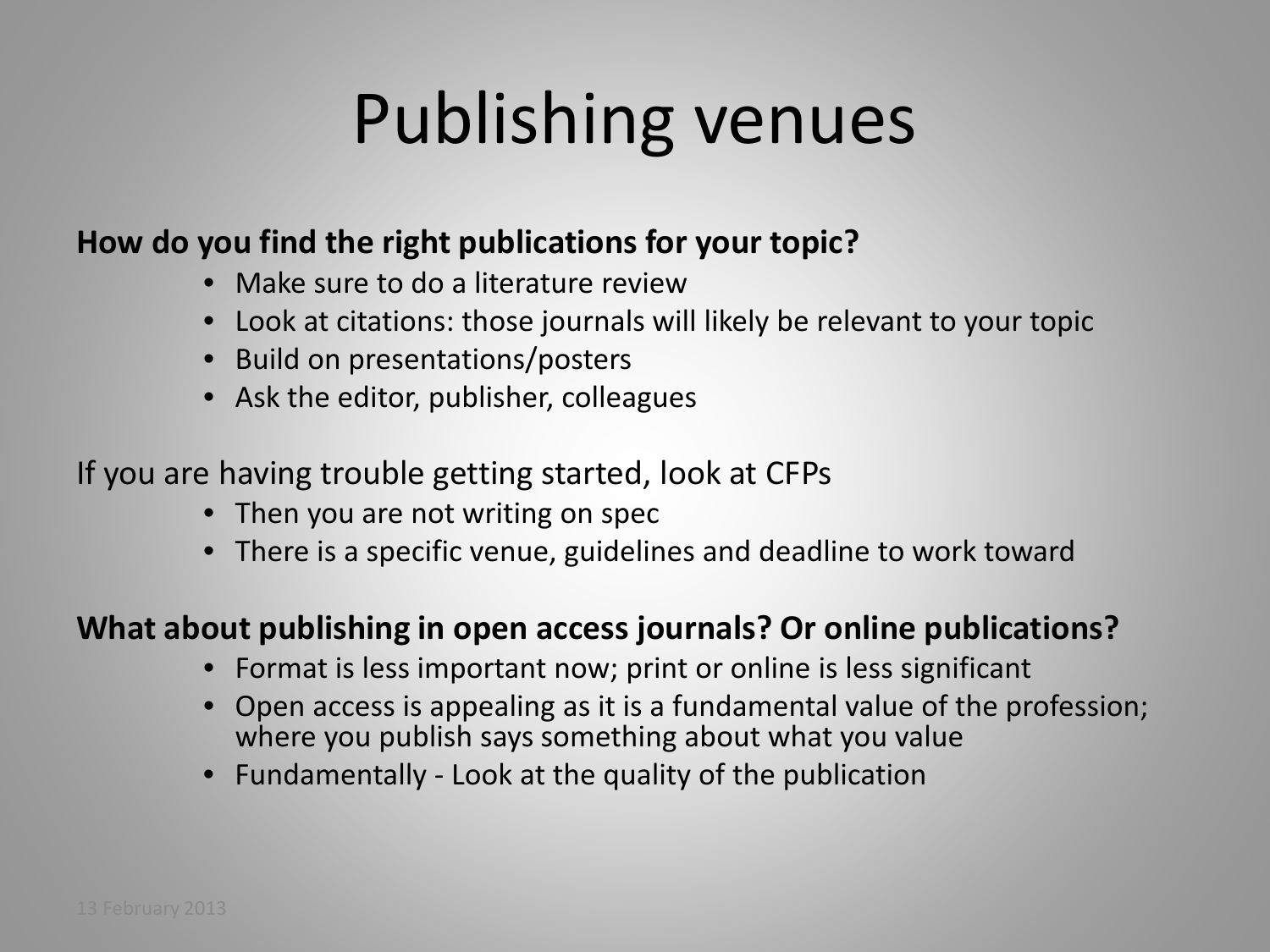## **Understanding the Article Publication Process**

## What key element is missing from this chart?

[http://www.elsevier.com/wps/find/re](http://www.elsevier.com/wps/find/reviewershome.reviewers/peer_diagram) [viewershome.reviewers/peer\\_diagram](http://www.elsevier.com/wps/find/reviewershome.reviewers/peer_diagram)

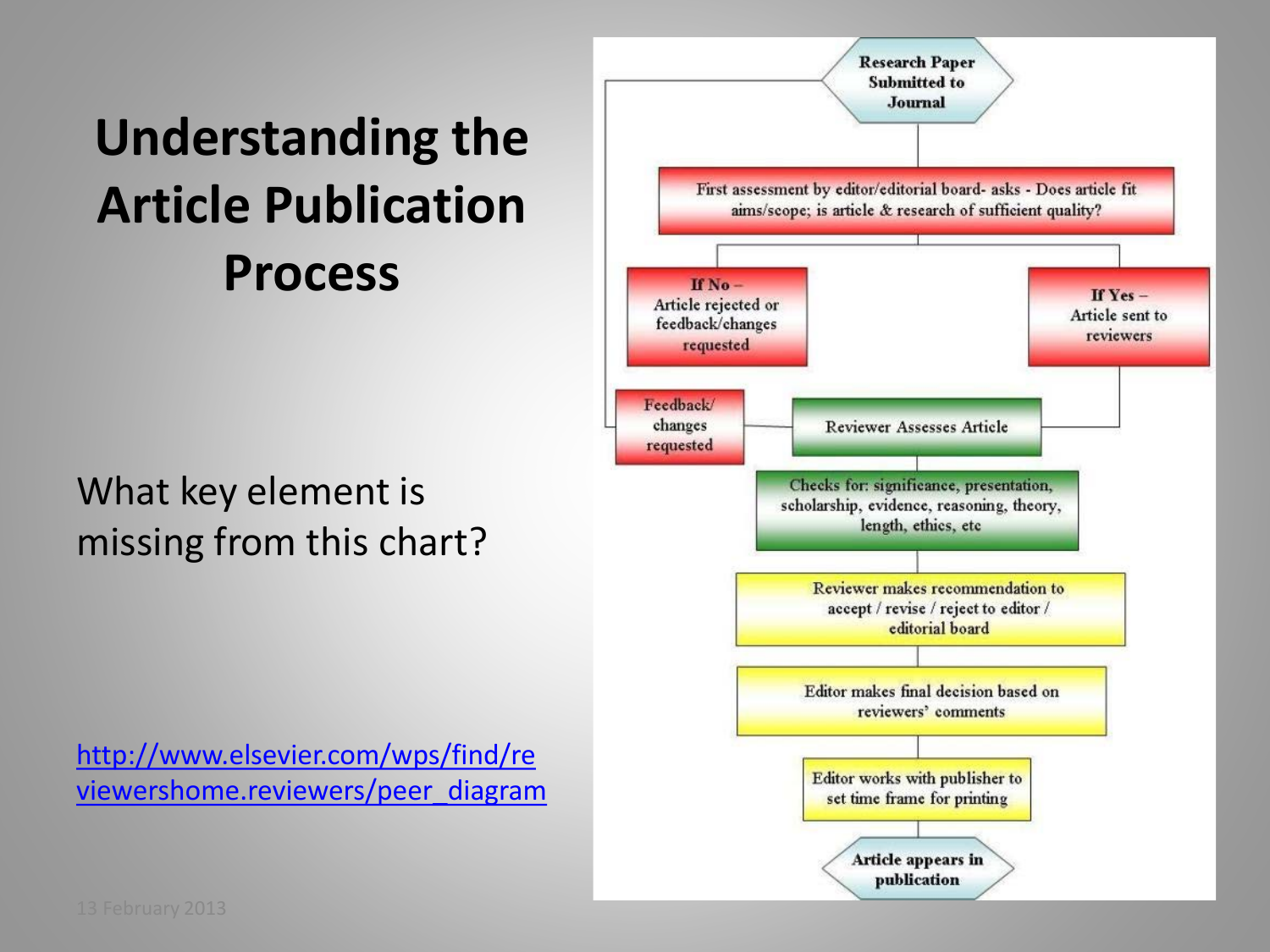## So what do editors look for?

## **It depends…**

- The best indicators for a specific journal are its:
	- Instructions for authors and style guidelines
	- Previously published articles
- Contacting the editor?
	- Also, depends.
	- Initial inquiries are okay but follow the established process as much as possible. And do your homework beforehand.
	- If a journal asks for submissions through an online system, follow that process (it makes tracking the article easier).

\*\* The editor's perspective is not always the same as the journal's...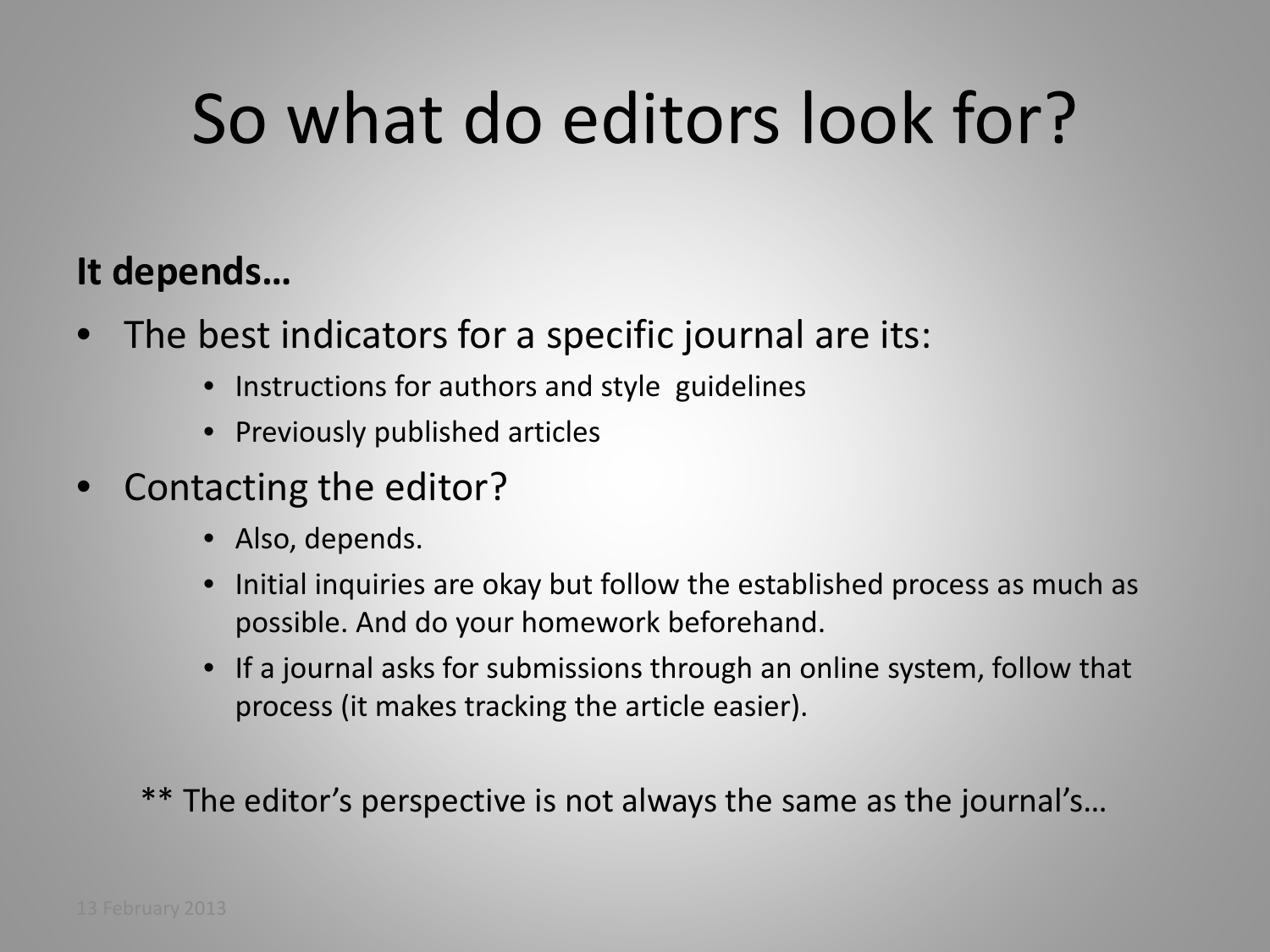# What do I look for (as an editor)?

- 1. That the topic is timely and important and meets the scope of the journal;
- 2. That the author has some professional standing or some expertise in an area relevant to their submission;
- 3. That they are aware of the prior research on their topic and acknowledge it as needed;
- 4. That the submission is well-written with extra points for more engaging pieces;
- 5. That the idea is innovative and contributes to the literature and the profession.

What Editors Look For in Submitted Manuscripts: Some Insights-<br><https://journals.tdl.org/llm/article/view/2152/5566>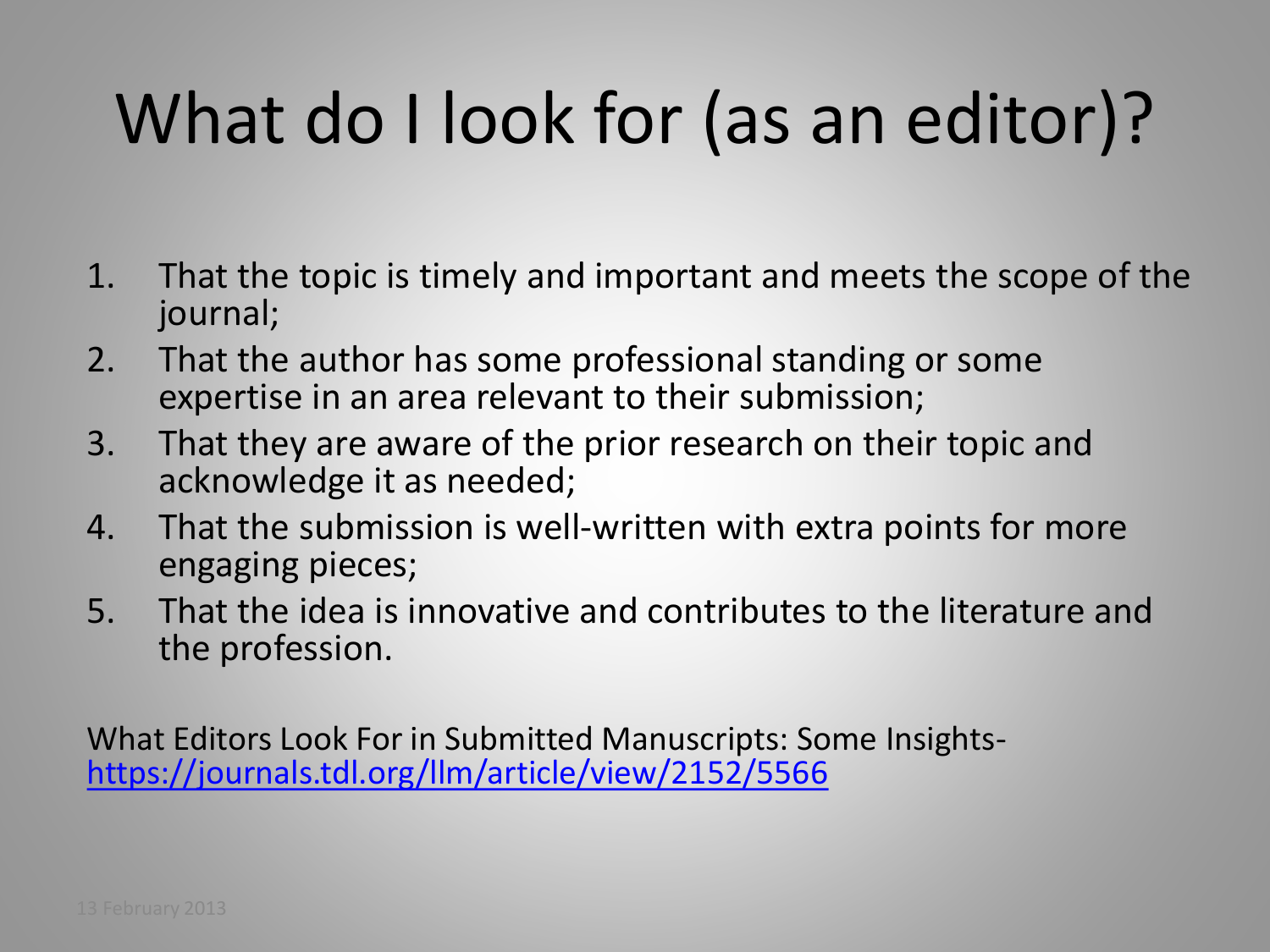## **Some other options…**

### **Alternative Publishing**

- White papers and work-forhire products
- Digital projects
- Blogs and other social media
- Grants and government reports
- Datasets
- Apps

## **Alternative Roles**

- Editor or journal manager
- Columnist or regular contributor
- Peer reviewer or editorial board
- Book reviewer or commentary
- Bibliographer or indexer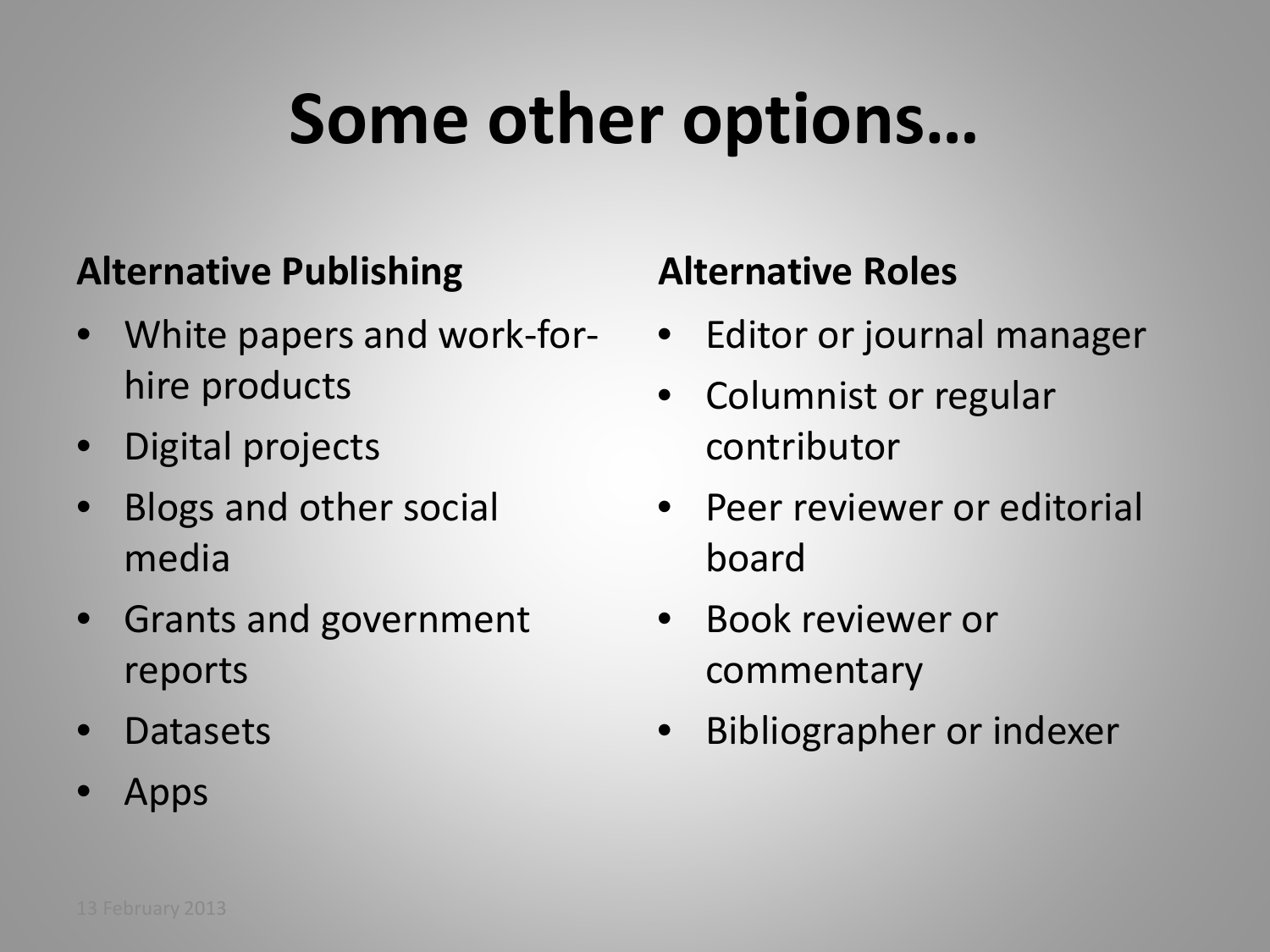## Be strategic

Leverage your research effectively

- Ongoing research may lend itself to several publications
- Ideally, your work should evolve and change, build on itself and on new innovations in the field.
- It is a conversation.

Have a Back-up Plan (before a submission is rejected)

- Have a list of top 3 pubs to send it to before it goes out
- Edit (based on feedback) or not
- Be gracious and take it as constructive
- Solicit feedback from editors after rejection

A plan will help move you forward and avoid the self-doubt and lack of action that sometimes comes with rejection (and we have all been there)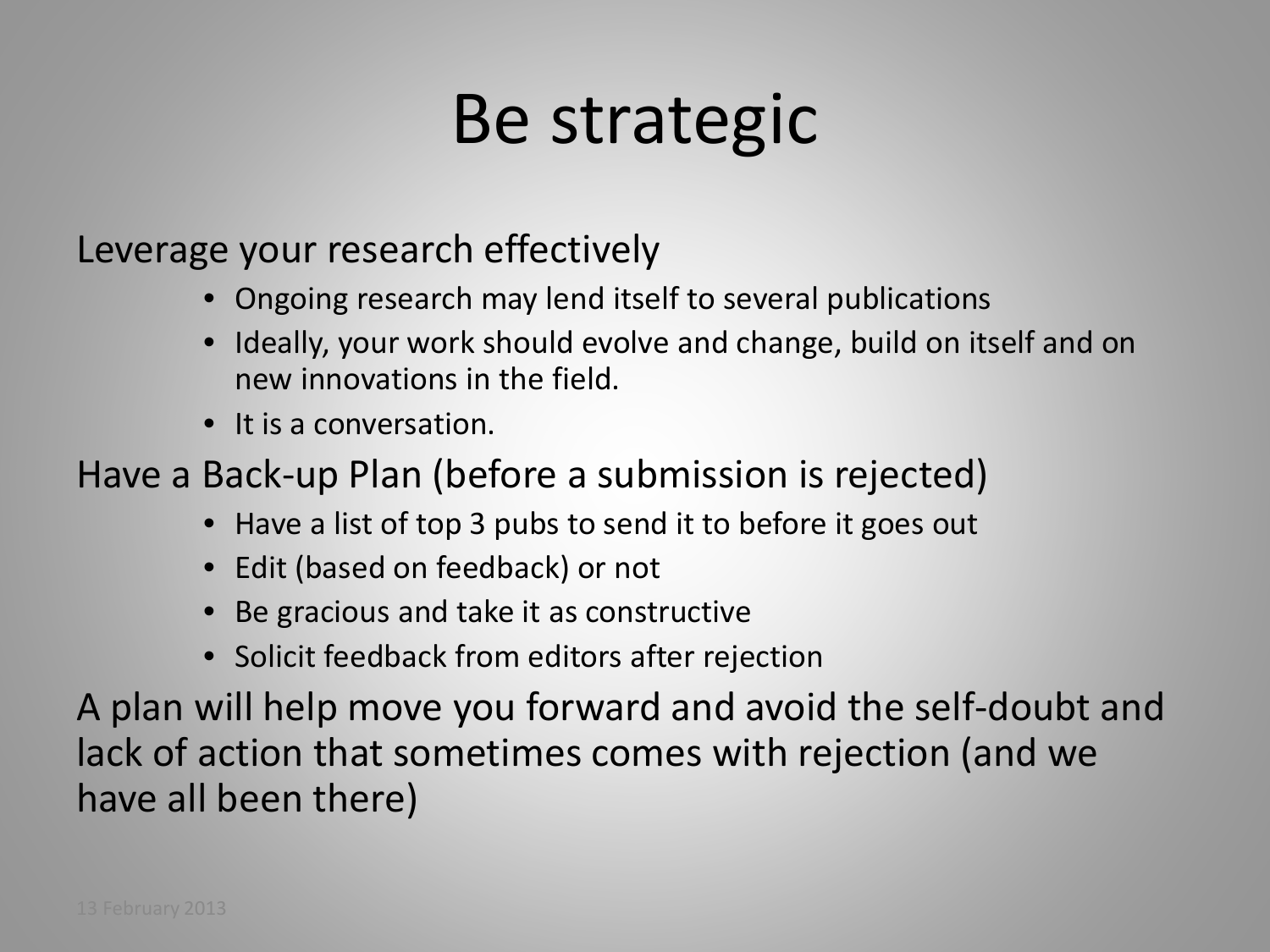## Be empowered

## **Author's rights**

- **Copyright** 
	- [http://www.knowyourcopyrig](http://www.knowyourcopyrights.org/) [hts.org/](http://www.knowyourcopyrights.org/)
- Express yourself
- Model your professional values
	- Open access vs. commercial (or for-profit)
	- Contributing to practice

## **Author's responsibilities**

- Submit the best possible paper
- Discipline and accountability
	- keep your commitments to yourself, co-authors, editors, publishers
- Know yourself
	- "Can't write to a schedule" then do what works for you
- Know your rights
	- and read the fine print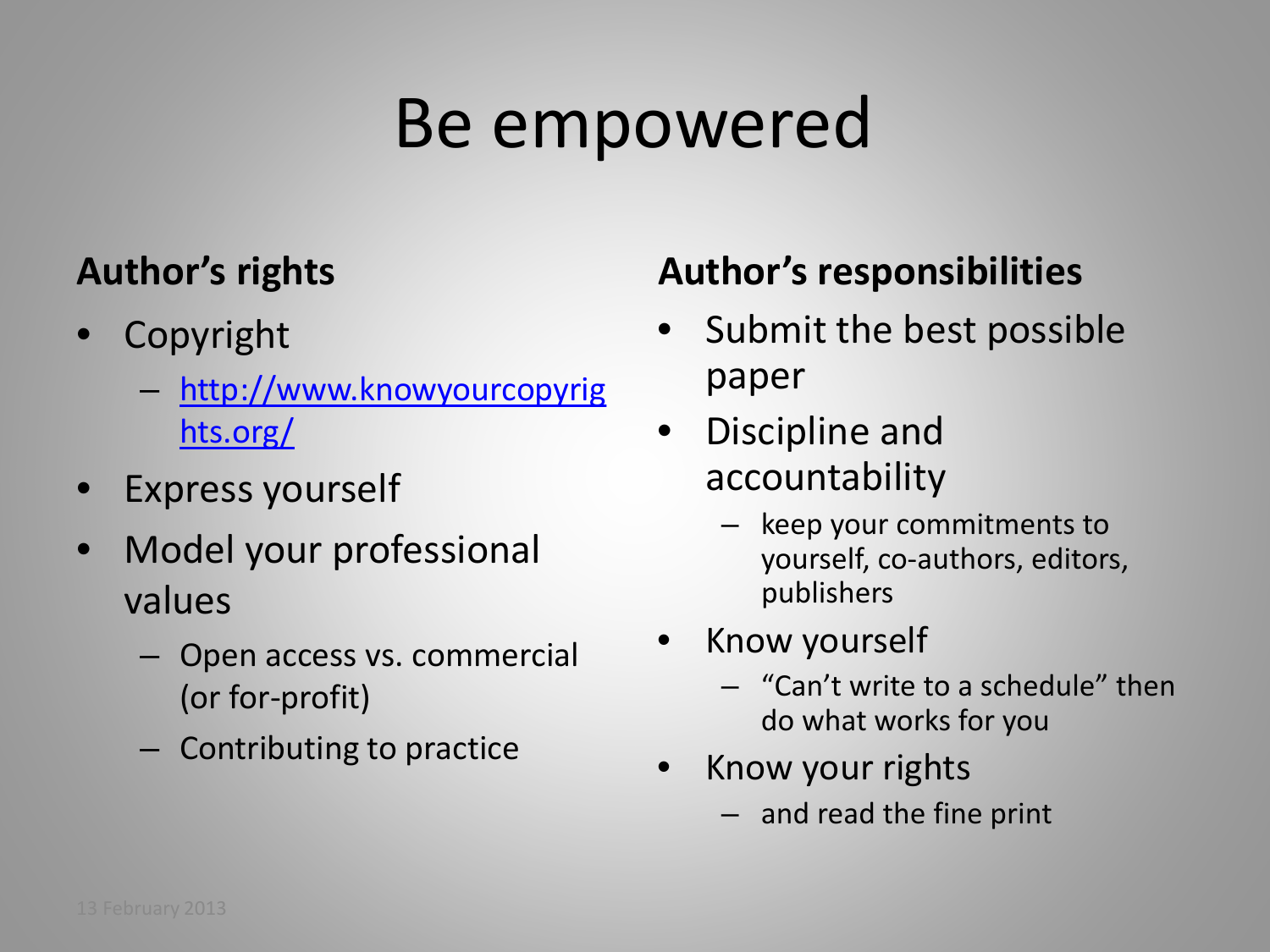# There really isn't an app for that…



[http://latimesblogs.latimes.com/jacketcopy/2012](http://latimesblogs.latimes.com/jacketcopy/2012/06/not-writing-theres-an-app-for-that-write-or-die-app.html) [/06/not-writing-theres-an-app-for-that-write-or-](http://latimesblogs.latimes.com/jacketcopy/2012/06/not-writing-theres-an-app-for-that-write-or-die-app.html) [die-app.html](http://latimesblogs.latimes.com/jacketcopy/2012/06/not-writing-theres-an-app-for-that-write-or-die-app.html)

### **Writing is not easy**

- The process is arduous and iterative
- The product is just the tip of the iceberg
	- Necessitates self-awareness
	- Assumes knowledge of the topic
	- Requires innovation or discovery
- The result leaves you open to criticism
	- in the review process
	- after publication

## **[N](http://www.slideshare.net/charbooth/insert-clever-title-ala-pubilshing-panel-2012)o one else can do it for you.**

[http://www.slideshare.net/charbooth/insert-](http://www.slideshare.net/charbooth/insert-clever-title-ala-pubilshing-panel-2012) [clever-title-ala-pubilshing-panel-2012](http://www.slideshare.net/charbooth/insert-clever-title-ala-pubilshing-panel-2012)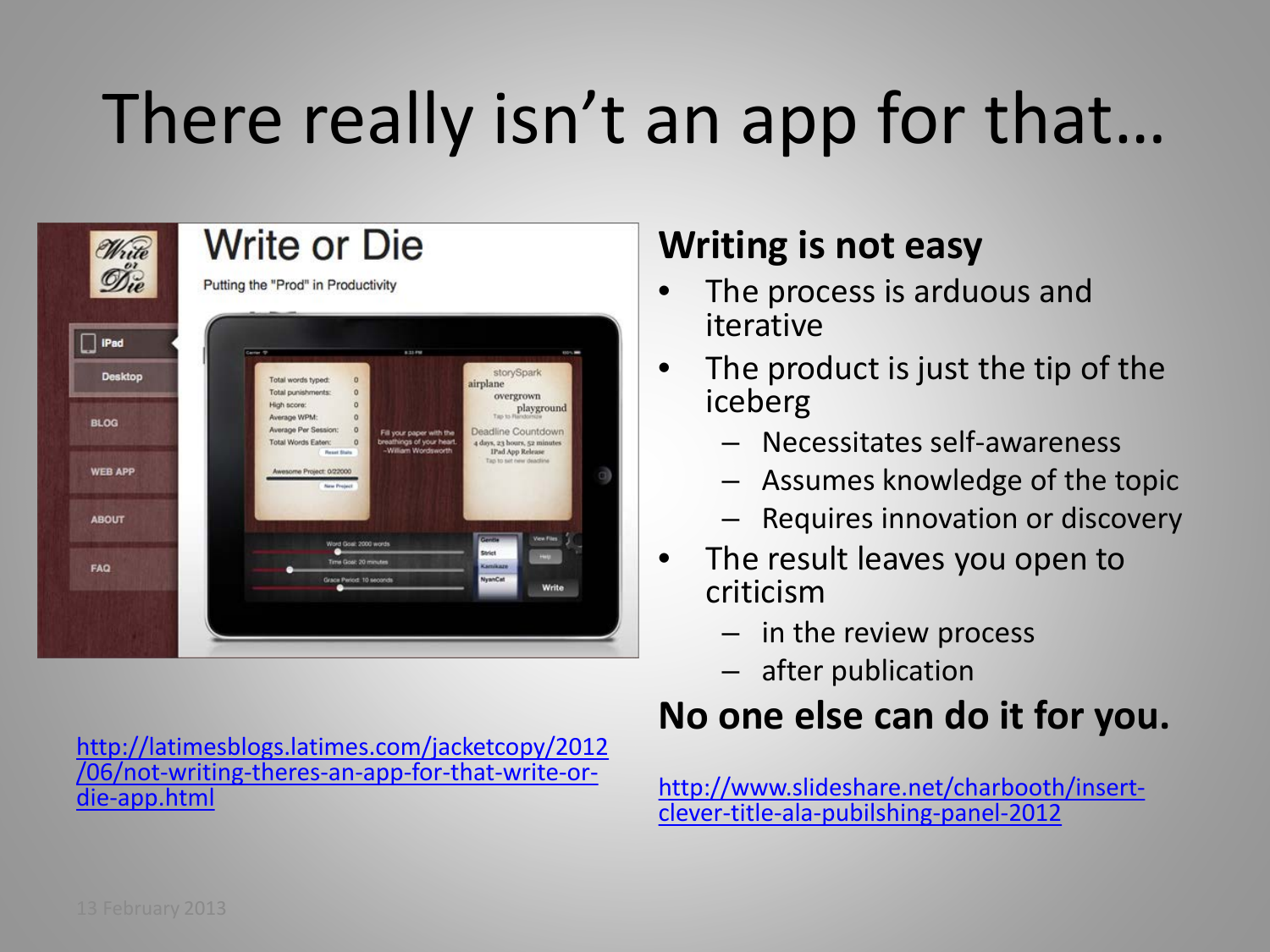## …but technology can help (Tools for Authors)

- Cloud computing Google Docs, EverNote
- Data management Excel, SPSS/SAS
- Content analysis Atlas ti, word maps
- Citation analysis (cited reference searching) Google scholar, ISI, Scopus
- Spatial data tools Fusion tables, ARCMap
- Bibliographic management RefWorks, EndNote

\*\*Back up your data and your research!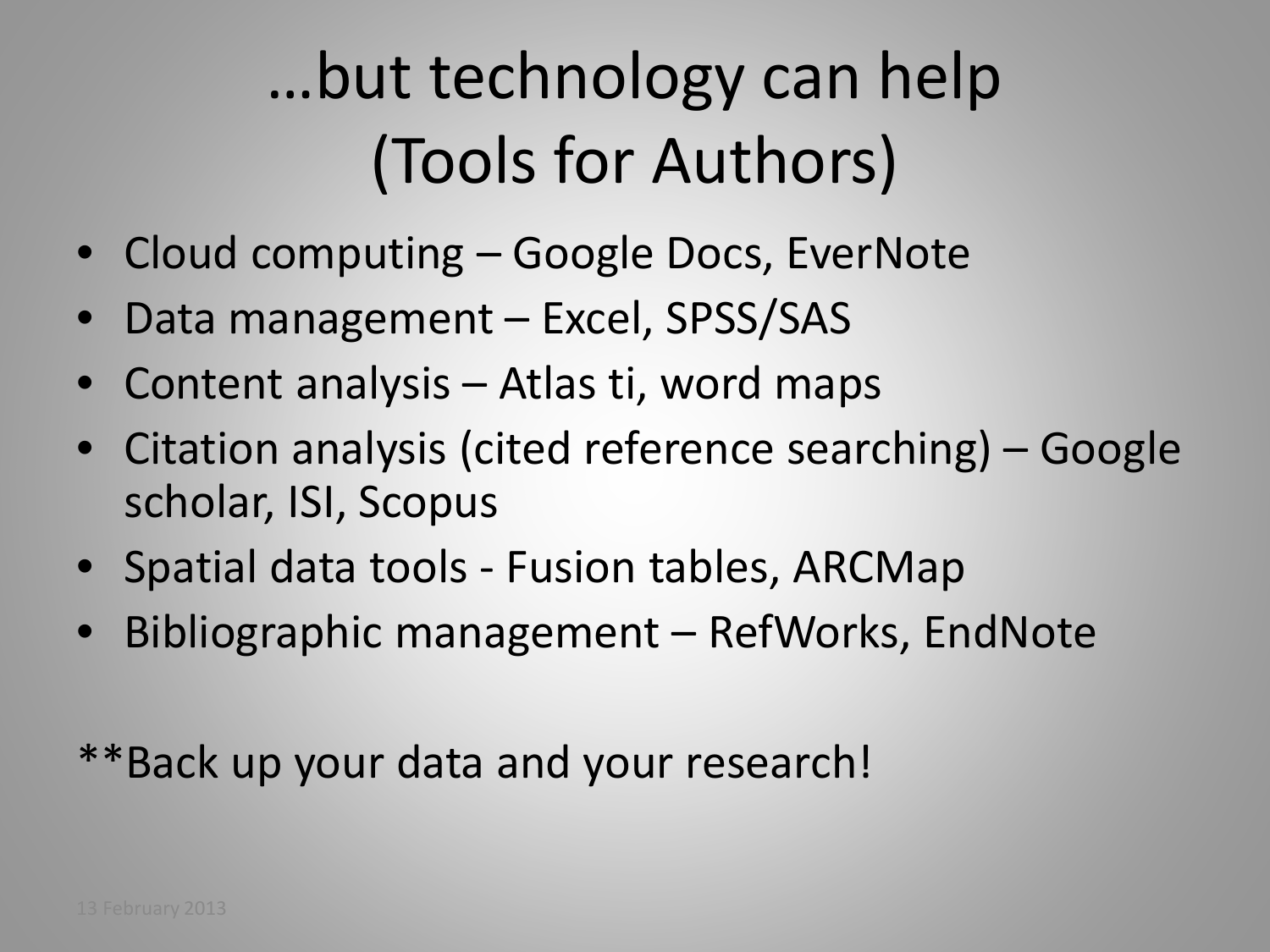## … and you are not alone

Even though research and publication is ultimately up to you, there is help -

- Develop a support network
	- Join a mentoring program
	- Seek out constructive criticism
	- Find good, thorough editors
	- Faculty writing group (thanks to Candace Benefiel)
- Look for opps for collaboration (co-authors)
	- Balance out the gaps in knowledge or experience
	- Lend credibility and perspective to a specific project
	- Share the work
	- Built-in accountability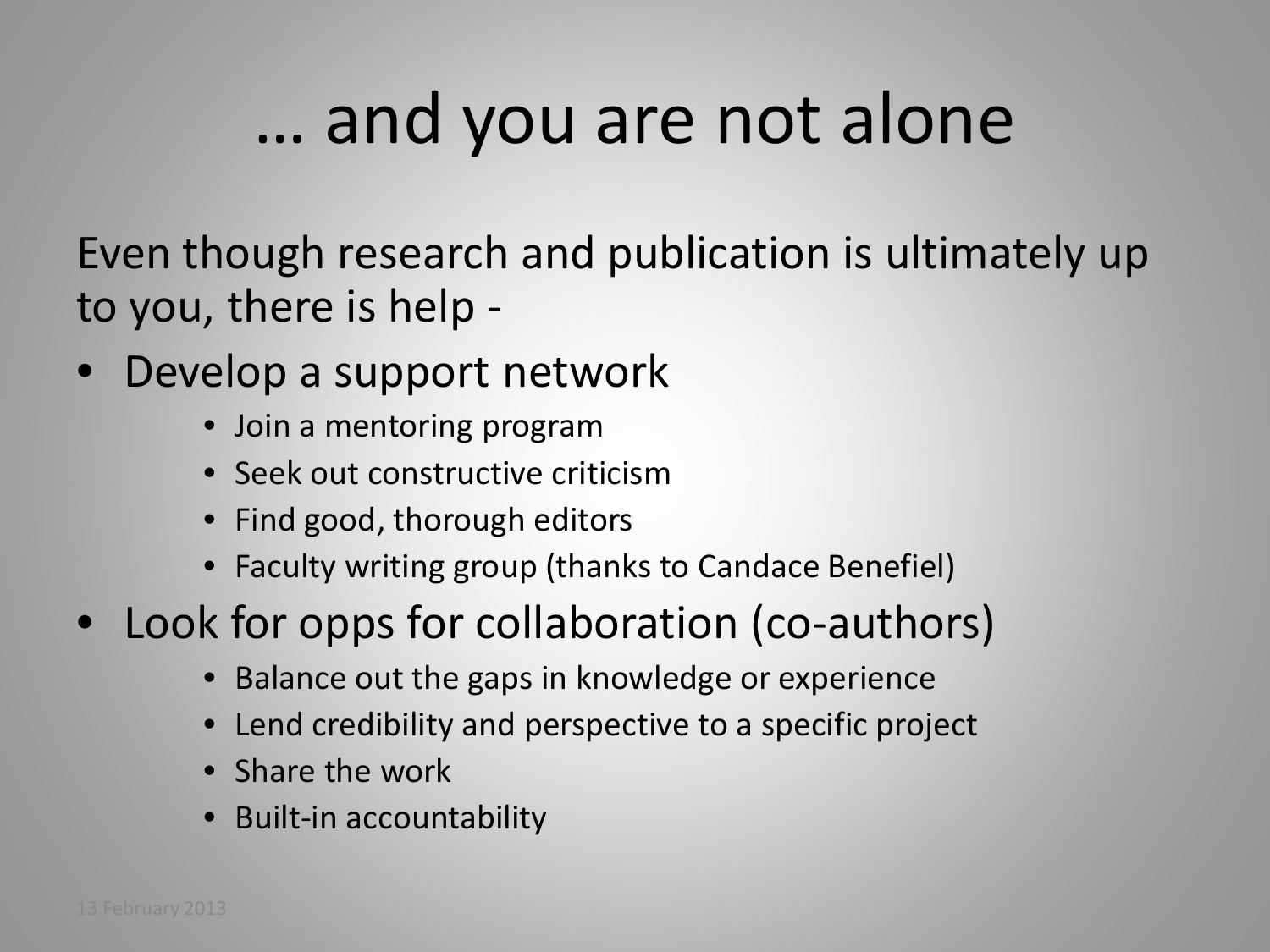## Some things to consider (*as a practitioner*)…

The nature of our work is very collaborative:

- Who gets credit when someone "publishes" on a project?
- Is citation of a grant, study or dataset enough?
- When should someone be a co-author? Cited reference? Acknowledgement?
- Many grants are based on programmatic efforts, requiring administrative or collaborative support (in terms of time, personnel and funding), so who "owns" the effort?
	- What is the role of academic freedom?

[http://sciencecareers.sciencemag.org/career\\_magazine/previous\\_issues/articl](http://sciencecareers.sciencemag.org/career_magazine/previous_issues/articles/2001_03_30/noDOI.1470170286102423077) [es/2001\\_03\\_30/noDOI.1470170286102423077](http://sciencecareers.sciencemag.org/career_magazine/previous_issues/articles/2001_03_30/noDOI.1470170286102423077)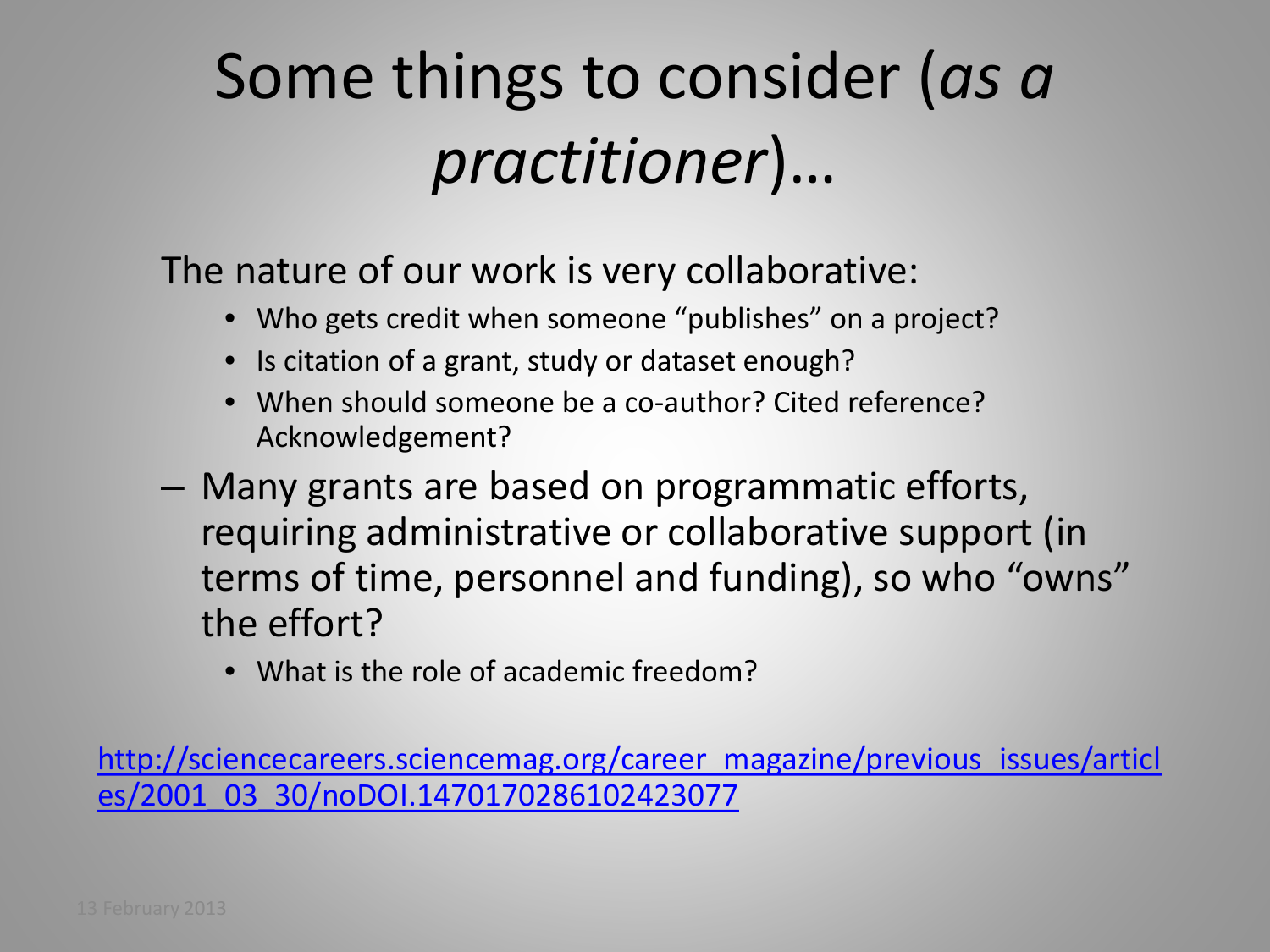## More things to consider (*as an author/co-author*)…

- Discuss at the start how to decide who is first author.
- Don't give credit where none is due
	- Self-citation or citing an advisor
	- Citing the seminal articles in the field?
- Submit papers to publications edited by colleagues (how does this look?)
- Double-dipping publish something already "published" elsewhere
	- Exception is presentation/poster if there is no substantive record of it
	- Blogs are published (although not usually scholarly)
	- Don't submit to 2 journals at the same time it blows credibility away.

<http://www.research.umn.edu/ethics/curriculum/authorship.html> <http://nationalethicscenter.org/keyissuesinethics/published/authorship>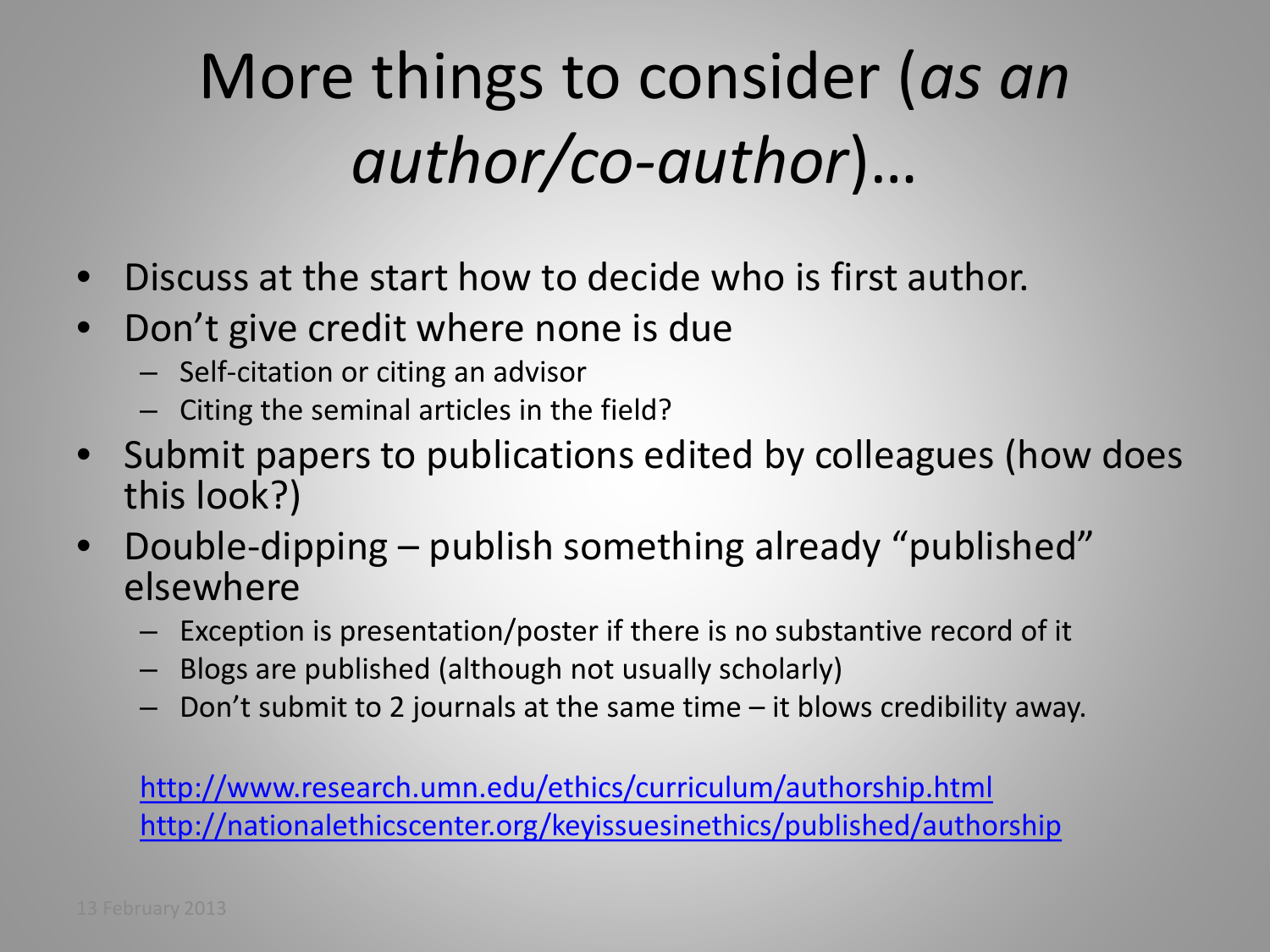## What editors consider…

- In assisting with rewriting, how much of it is editing and how much is authoring?
	- i.e., an editor/columnist helping to rewrite a submission and putting their name on it as co-author.
- The peer review process
	- maintain the blind;
	- maintain the standard (where some are held to peer-reviewed standard and some are not).
- Contribute to the profession, builds on the literature

<http://www.lis-editors.org/best-practices/> <http://publicationethics.org/>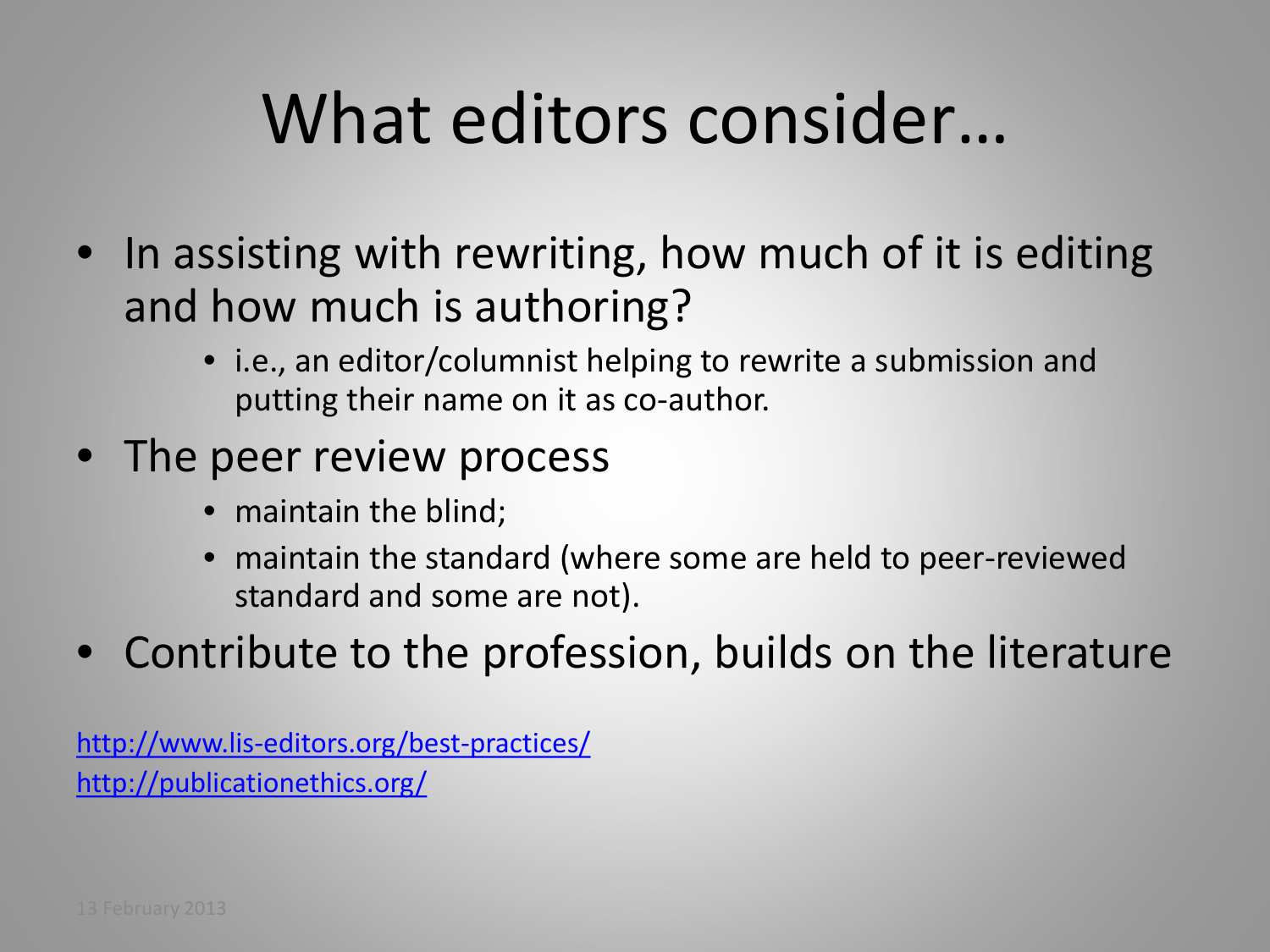- **I. What challenges should authors be aware of during the process?**
- **II. Communicating with editors? When and how can you contact editors?**
- **III. What about timelines? How do you effectively plan for the timeline, start to finish**
- **IV. Tips and suggestions for co-authoring?**
- **V. What have you seen gone wrong?**
- **VI. When something has gone smoothly, what worked?**
- **VII. Strategies for making sure that your writing is good and ready for submission?**
- **VIII. Suggestions for following all the rules, from submission guidelines to citation style?**
- **IX. Can or should you rework, or create more options, from successful/previous publications?**

### **Strategies for getting started**

- A. Decide what is important to you What is your purpose in writing and getting published?
	- 1. Contributing to the professional literature and the process of inquiry (doing research)
	- 2. Getting promoted (publish or perish)
		- a. Pay close attention to the standards/criteria for promotion and evaluation.
		- b. If a focus or a cohesive specialization is required, think on it.

Tying research do a job can help save time (and develop focus) but –

- Be aware that your job will likely change over the years (either through advancement or changes in the profession), so take that into account with research focus
- Look at what counts and what doesn't
	- Presentations
	- Grants
	- Service Membership vs officers
	- Impact or work
	- Articles Refereed vs not; Impact factor (of journal) and cited references
	- Monographs huge time commitment (you may not get enough bang for your buck)
	- Editing May count as research or service (or neither); Lots of work – best left for senior level promotion (in terms of time and in terms of collegiality issues)
	- Non-traditional works
- B. Do your research
- **C. What are tips for finding and selecting good topics?**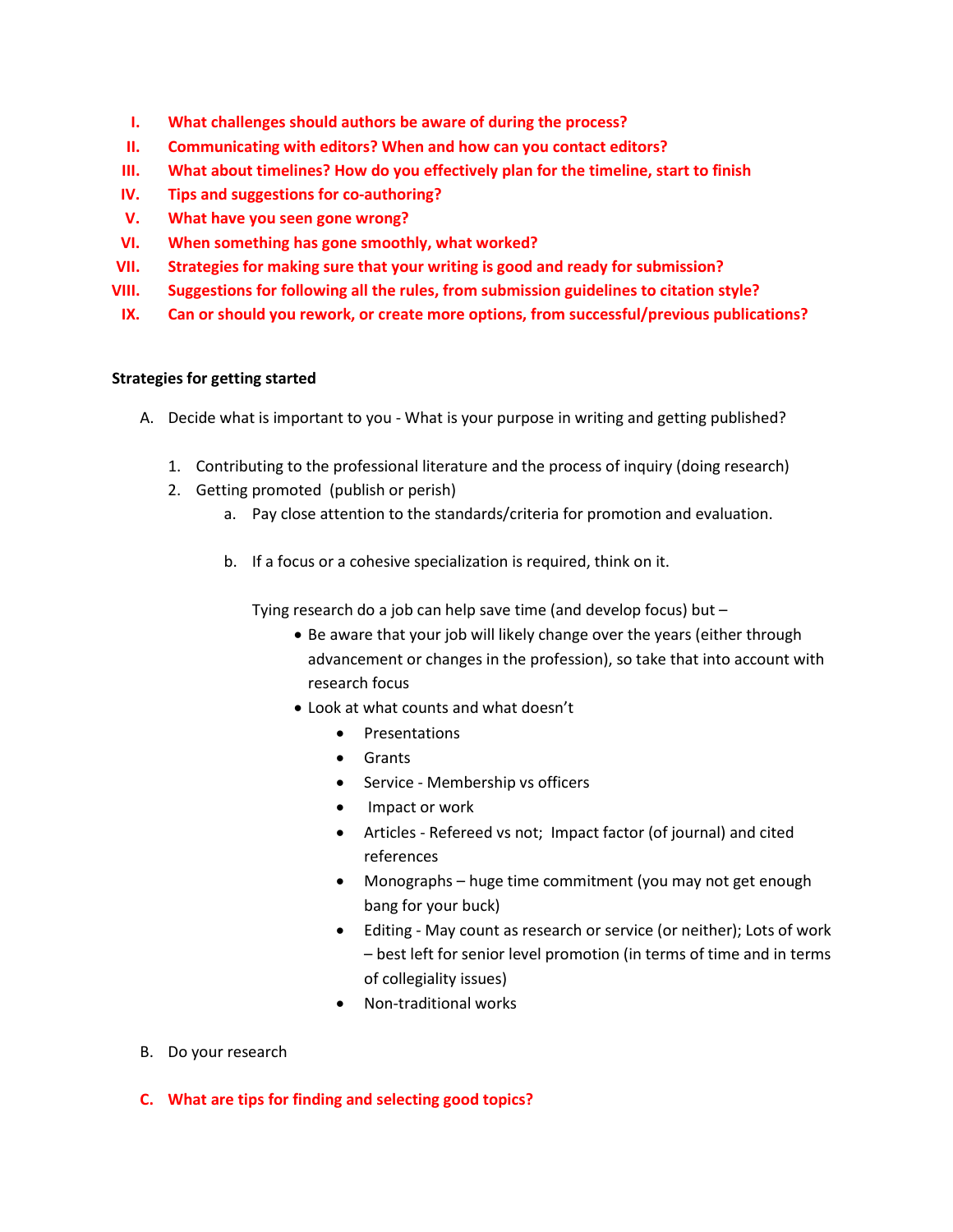- 1. Find an area of interest that speaks to you
- 2. Read up on it and stay current
	- 1. Don't write and then try to find quotes to fit your ideas build on the literature (it is both easier and more appropriate than doing research in a vacuum
	- 2. Know the experts in this area even if you don't cite them because you don't quote them, you need to know the topic well enough to know about them.
	- 3. Look at the standards/guidelines for the profession and the specific venue (see Pixey's piece)
	- b. If you publish outside the profession
		- 1. You may be held to a different standard for publication
		- 2. It may lend you credibility if you work in a subject discipline
		- 3. It may impact how your publications are considered in P&T
	- c. Develop a support network
		- 1. Seek out constructive criticism Find good, thorough editors
		- 2. Vet possible co-authors
		- 3. Faculty writing group (attributed to Candace Benefiel)
- **D. What can you do to determine whether or not your topic will work? And with what publication?**
- **E. How do you shop for and find the right publications for your topic?**
- **F. What are the alternatives in publishing venues?**
- **G. What about publishing in open access journals? Or online publications?**
- **H. What should you consider regarding author rights and permissions?**
	- **Know your copyrights - site**

**Editor or publisher does not need to discuss this with you – they only need post their policy and will likely send you the agreement (read the fine print).**

- **I. How do you move forward after rejection?**
- **J. Can/should you solicit feedback from editors after rejection?**
- K. Have a back-up plan
	- a. make a plan before a submission is rejected for what you are going to do:
		- 1. Edit (based on feedback)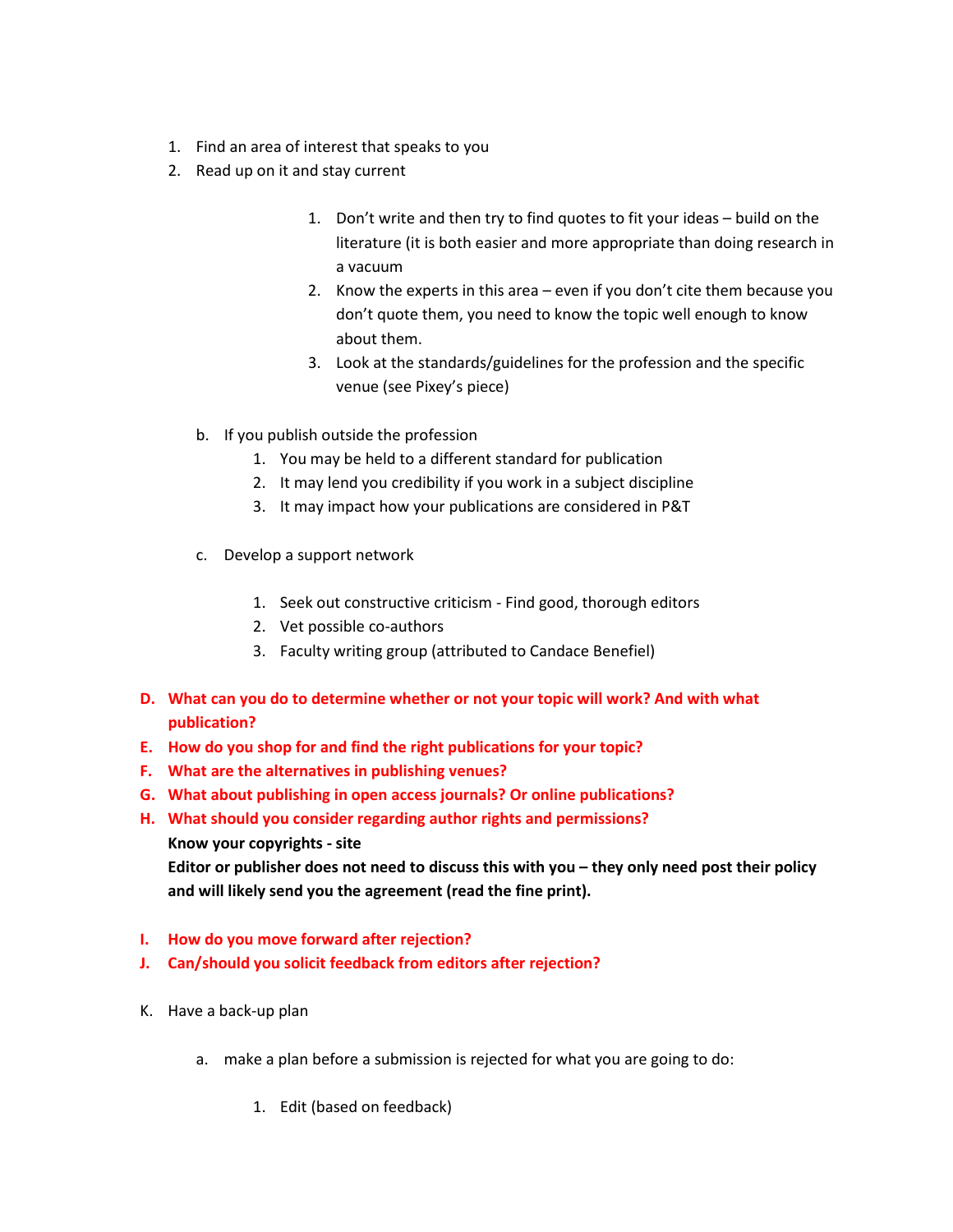- 2. Have a list of top 3 pubs to send it to before it goes out
- b. If you are having trouble getting started, look at CFPs
	- 1. Then you are not writing on spec
	- 2. Have a venue and guidelines in mind

### **X. Ideas for handling and presenting data effectively?**

### **Alternative publishing**

### **What Journal Editors Look for:**

That the author has some professional standing and some expertise in an area relevant to their submission

That they are aware of the prior research on their topic and acknowledge it as needed

That the submission is well-written enough to understand.

That the idea is innovative and contributes to the literature and the profession.

That the topic is timely and engaging.

Look at the guidelines to authors and review articles that have been published –if journal asks for submissions though an online system, do it that way. Initial inquiries are okay but follow he established process as much as possible.

What Editors Look For in Submitted Manuscripts: Some Insights<https://journals.tdl.org/llm/article/view/2152/5566>

### **Some ethical questions …**

- *A. As a practitioner:*
	- 1. The nature of our work is very collaborative, so who gets credit when someone "publishes" on it? Is citation of a grant or a study enough? When should someone be a co-author?
	- 2. Many grants are based on programmatic efforts, requiring administrative or collaborative support (in terms of time, personnel and funding), so who "owns" the effort?
- *B. As an author/co-author:*
	- 1. Having discussion at the start of a project about how to decide who is first author.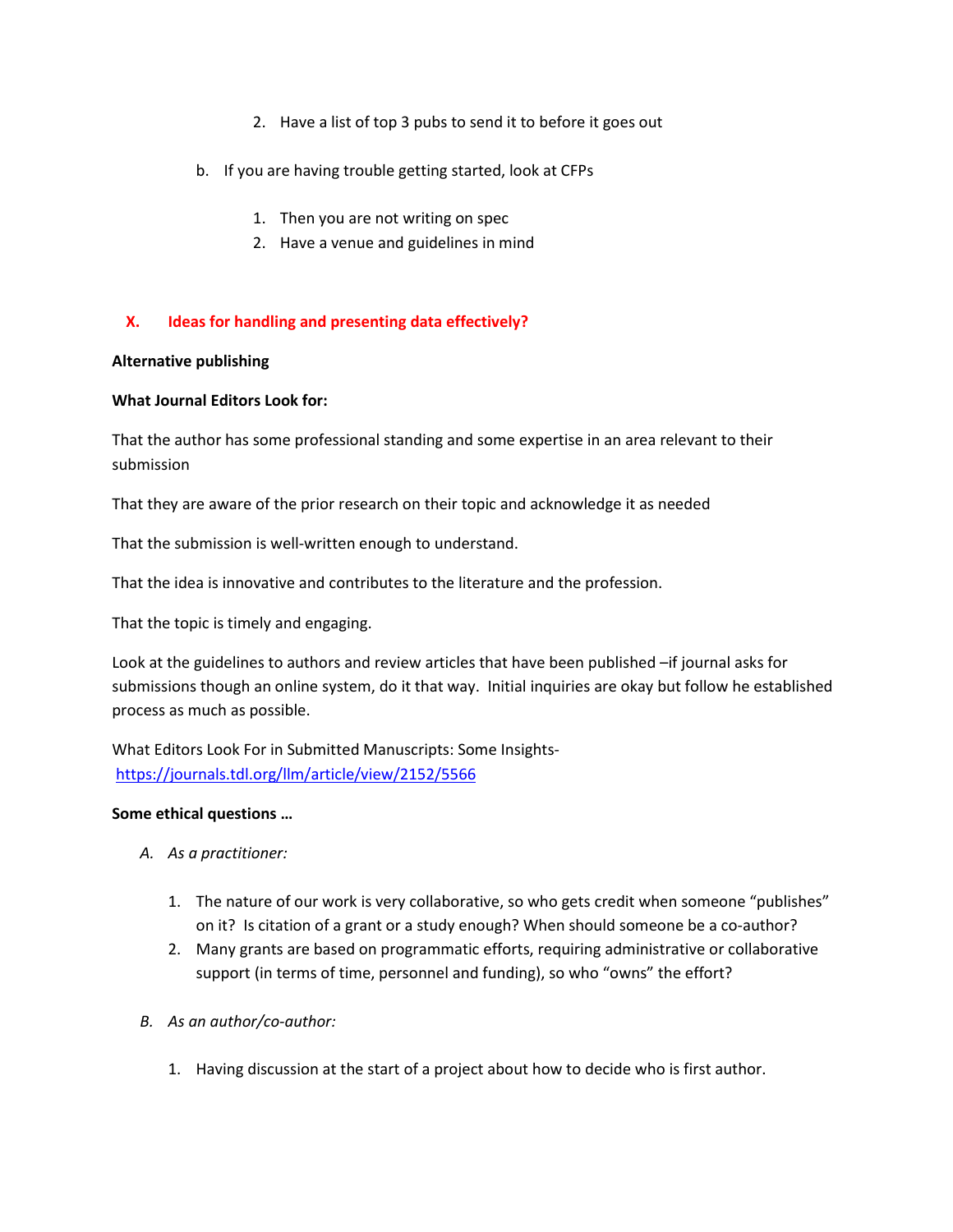- a. Give credit where credit is due i.e. , Citing (or not) significant pieces of another's work (text or figures); using a dataset that someone else compiled
	- i. Co-author
	- ii. Acknowledgment
	- iii. Citation
- a. Don't give credit where none is due
- b. Submitting papers to publications edited by colleagues
- c. Don't submit to 2 journals at the same time I have actually had that happen and it blows your credibility away.
- *C. As an editor:*
	- 1. Self-citation
	- 2. Doubledipping publishing on a topic/project that you have already "published" somewhere else

Possible exception is presentation/poster if there is no substantive record of it

- 3. In assisting with rewriting, how much of it is editing and how much is authoring? The issue with an editor/columnist helping to rewrite a submission and putting their name on it.
- 4. The peer review process
	- a. maintain the blind;
	- b. maintain the standard (where some are held to peer-reviewed standard and some are not).
		- o Innovation
		- o Engagingly written (even if grammar is an issue)
		- o Contributes to profession/builds on literature
- D. Open Access vs. commercial
- E. Other resources
	- 1. <http://publicationethics.org/>
	- 2. [http://sciencecareers.sciencemag.org/career\\_magazine/previous\\_issues/articles/2001\\_03\\_](http://sciencecareers.sciencemag.org/career_magazine/previous_issues/articles/2001_03_30/noDOI.1470170286102423077) [30/noDOI.1470170286102423077](http://sciencecareers.sciencemag.org/career_magazine/previous_issues/articles/2001_03_30/noDOI.1470170286102423077)
	- 3. <http://nationalethicscenter.org/keyissuesinethics/published/authorship>
	- 4. <http://www.research.umn.edu/ethics/curriculum/authorship.html>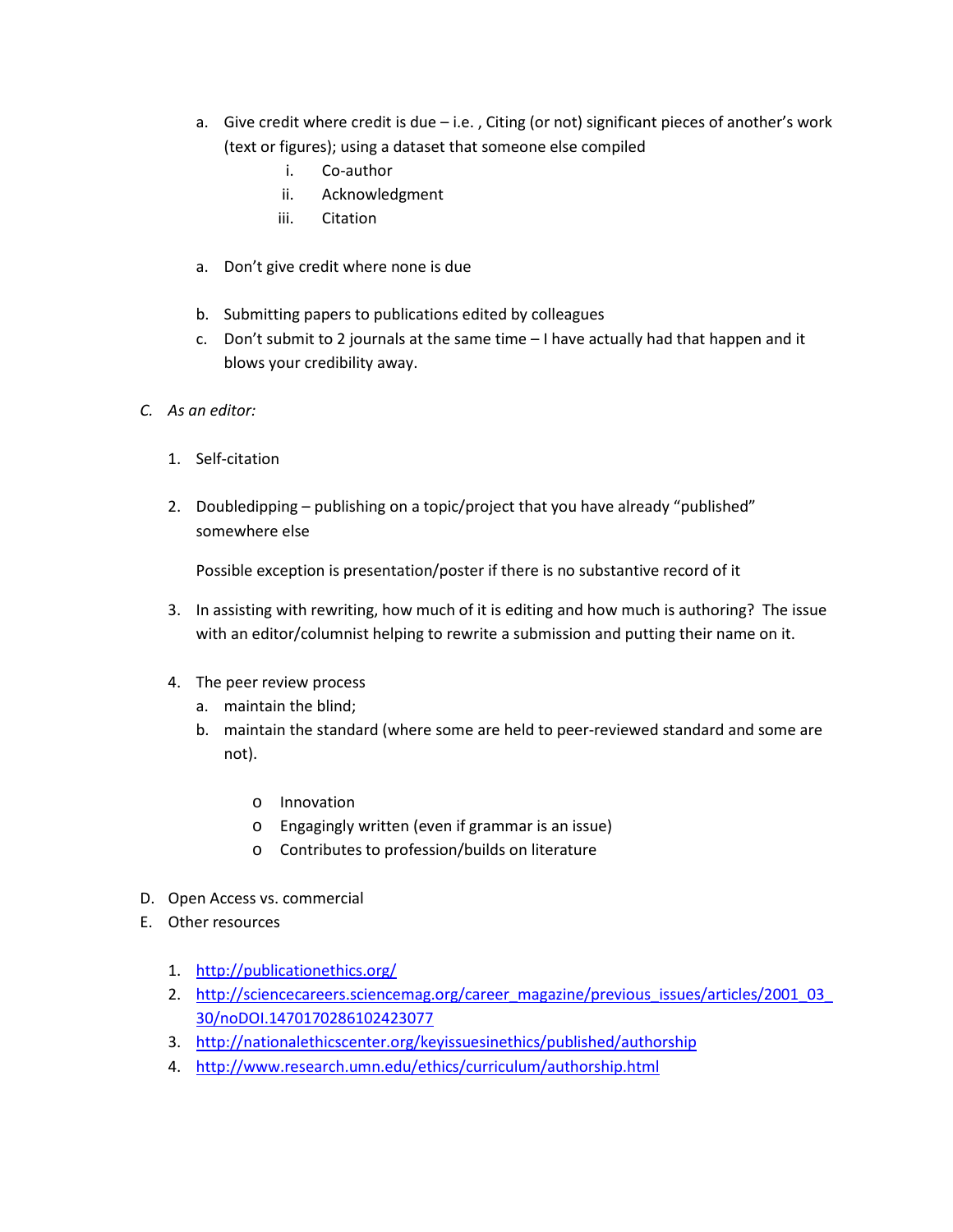### Changes in Services and Fee Structure for Study Abroad Trips January 29, 2013 **Notes**

- I. Service Level
	- A. From this day forward all Study Abroad trips will be using the standard form (Page 2). The Study Abroad Office will now arrange all administrative responsibilities. Kenny will no longer be responsible for these tasks.
- II. Policy on Graduate Assistants on Study Abroad
	- There is the option to take graduate assistants on study abroad trips. These graduate assistants need to be funded through sources other than Study Abroad resources. Graduate assistants will not be funded through student fees traveling on the study abroad. For example, Tobin Redwine will be traveling to Namibia funded through student fees, however, he is the instructor of record for this course. Samantha Alvis attended the Costa Rica study abroad and was funded by other sources.
- III. Tips & Don'ts
	- A. Robert Strong and Kim Dooley In Costa Rica, students participated in ecotourism activities. Each student is given the cash needed to pay for their own activity.
	- B. Kim Dooley Problems arise when carrying debit cards because it was hard to find ATM's/banks open after business hours or on weekends. When using cash, students signed a dated log each time they received money and the second instructor verifies the log. Carry carbon copy receipt book in a waterproof bag.
	- C. Robert Strong Keep an electronic copy of daily agenda in case something happens. The second instructor can easily take over. Future instructors will have a guide to use.
	- D. Landry Lockett It's very helpful when the partnered organization can pre-plan and allows prepayment of activities/meals.
	- E. Jonathan Howell learned to carry a receipt book for meals/activities that do not provide receipts.
	- F. Tracy Rutherford Bus driver in Namibia was given cash, three students needed to verify money was given to bus driver. Having a bus in Namibia was the best decision.
	- G. Robert Strong Relied heavily on our advisors to promote the study abroad trips to students. Kim Dooley noted this is the reason why HIP Advisor funding has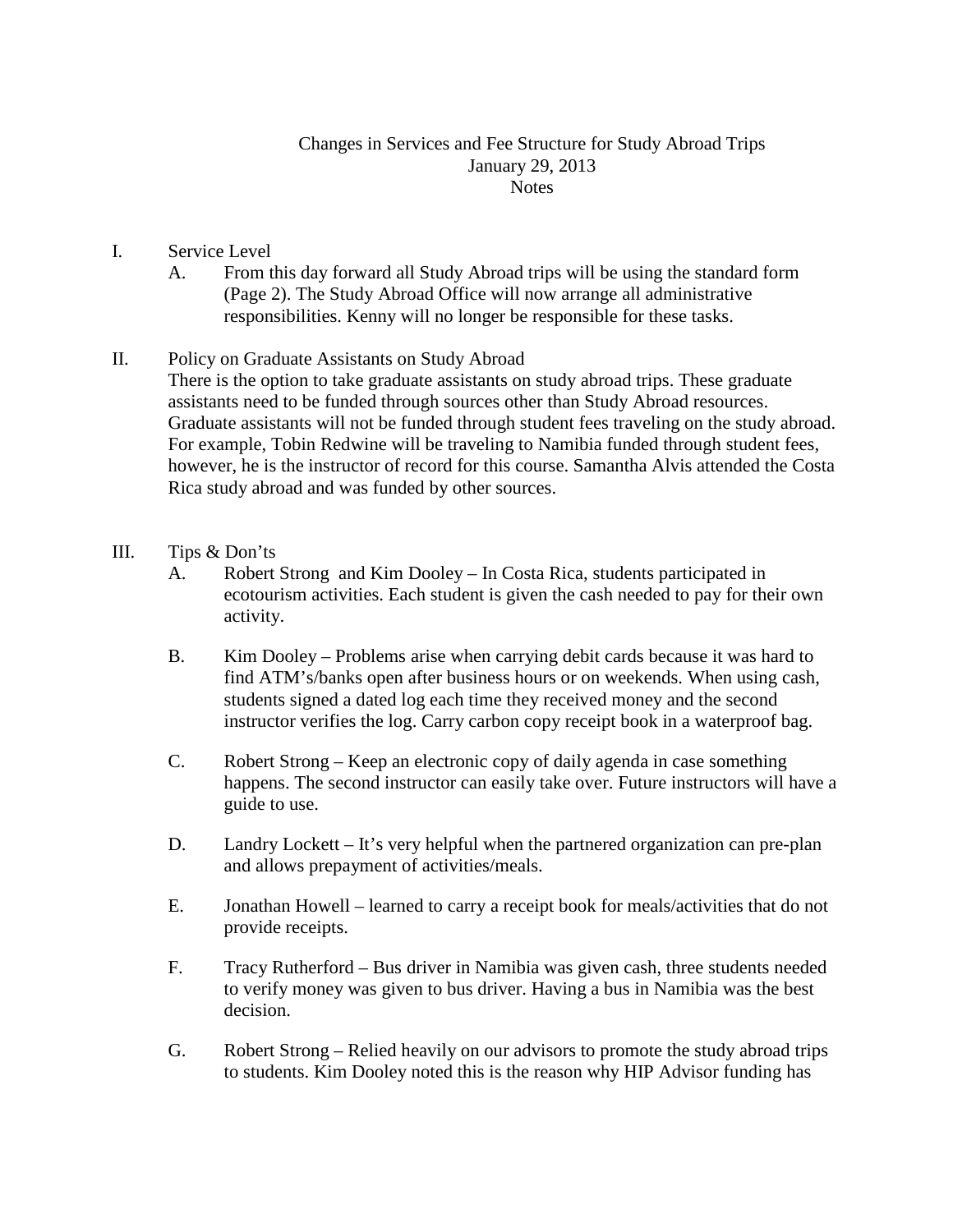been made available. It is important for the advisors to be able to tell students that it will not delay graduation and what the student can gain from this experience.

- H. Tracy Rutherford In Namibia, they had a hard time finding banks that would accept Mastercard. Most accepted Visa.
- I. Jack Elliot CISI provides a month long global phone through the Study Abroad Office that should be factored into the budget.
- J. Tracy Rutherford Make sure we have a health kit including cough drops, Dramamine, first-aid items, feminine products.
- K. Gary Wingenbach As the Instructor on a study abroad trip, you are on call 24/7 with the students. It is a strain on the instructor, during this time grants are not being written, journal articles are not being written. This is an opportunity cost of study abroad trips.
- L. Kim Dooley The funding for faculty is being evaluated currently. Concerns were raised about inequities in funding faculty on 10 day study abroad trips versus 5 week trips. Dr. Elliot is on the committee for this. The committee is looking at a student credit hour formula for funding. Dr. Elliot believes that length of the trip should also play into the formula.
- M. Jack Elliot Looking at summer fund allocations for this opportunity cost. Looking at splitting faculty time during extended study abroad trips. For example, one instructor stays for three weeks and second instructor stays for the last two weeks of a five week study abroad.
- N. Robert Strong If Costa Rica study abroad happens next year, the group will leave before New Year's Eve as it did this year.
- O. Tracy Rutherford When asking dietary needs of students, considering how well you will stick to the dietary needs if the student decides to go outside of their needs. When taking gifts consider what is really needed in the location, such as pens, pencils, paper.
- P. Jack Elliot Verify each traveler's arrival/departure flights and times before the start of the trip.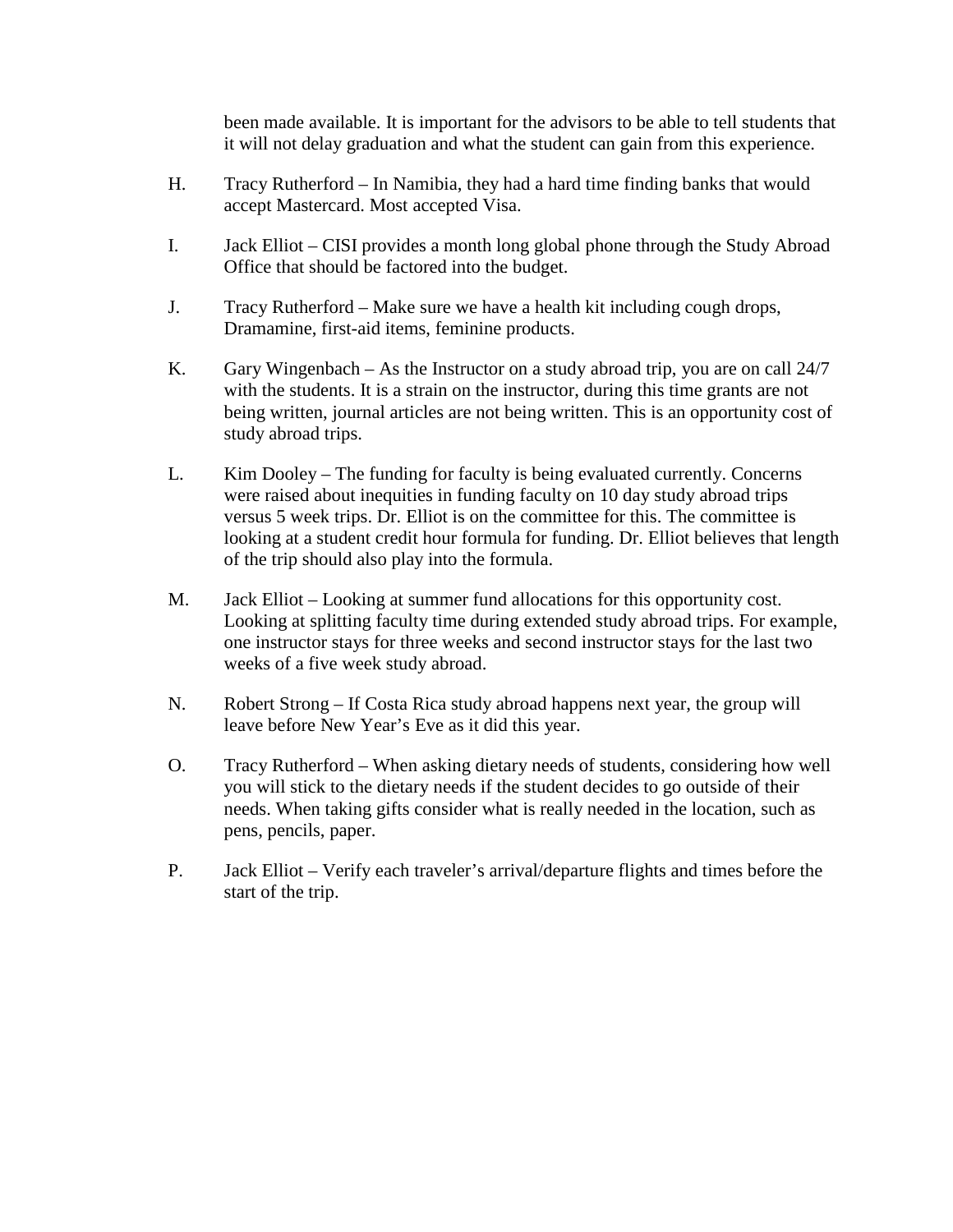## Faculty led Program Agreements SERVICE LEVEL MATRIX Study Abroad Programs Office



The purpose of the matrix is to summarize the different levels of service (limited and standard) the Study Abroad Programs Office offers. This is not an exhaustive list.

|                     | <b>SERVICES</b>                                                                                      | <b>Limited</b> | <b>Standard</b> |
|---------------------|------------------------------------------------------------------------------------------------------|----------------|-----------------|
|                     | Webpage and brochure designs                                                                         |                | x               |
|                     | Featuring on website and SAPO search engine                                                          | x              | x               |
| Marketing &         | Program representation at study abroad events and general                                            | x              | x               |
| <b>Student</b>      | presentations                                                                                        |                |                 |
| Recruitment         | Participation in program promotion in the college                                                    |                | X               |
|                     | Walk-in student advising                                                                             | X              | X               |
|                     |                                                                                                      |                |                 |
|                     | Submit study abroad courses to Coordinating Board                                                    | X              | X               |
| Program             | Provide faculty briefing prior to departure                                                          | x              | x               |
| <b>Development</b>  | Assist in facilitation of arrangements for students in need of                                       | x              | x               |
| &                   | special accommodations                                                                               |                |                 |
| Coordination        | Set up program profile and student applications in SAPO portal                                       | X              | x               |
|                     | Screen and approve students with faculty                                                             |                | x               |
|                     | Assist with itinerary and logistical arrangements                                                    |                | x               |
|                     | Create, maintain program budget                                                                      |                | x               |
|                     | Route vendor contracts for payment approvals                                                         |                | x               |
|                     | Process invoices and liaise with Academic Affairs Business Office                                    |                | x               |
|                     | Facilitate faculty travel arrangements                                                               |                | x               |
|                     | Liaise with Student Business Services                                                                |                | x               |
|                     | Liaise with Office of Scholarships & Financial Aid                                                   | X              | x               |
|                     | Liaise with Office of Admissions and Office of the Registrar                                         | X              | X               |
|                     | Post program charges and monitor students' accounts                                                  |                | x               |
|                     | Post-program evaluations and debrief with faculty leader                                             |                | x               |
|                     |                                                                                                      |                |                 |
| <b>Orientations</b> | Assist walk-in students with questions and application<br>Inform walk-in students of funding options | X              | X               |
|                     | Provide sessions on funding: "Money Talks"                                                           | x              | x               |
| &                   | Deliver ONE orientation on Health and Safety for Limited Service                                     | x              | x               |
| <b>Student</b>      | (optional)                                                                                           | X              |                 |
| <b>Advising</b>     | Deliver TWO orientations (program specific and Health/Safety)                                        |                | x               |
|                     | Facilitate group visas and flight information for students                                           |                | x               |
|                     |                                                                                                      |                |                 |
|                     | Enroll students and faculty in CISI International Insurance                                          | x              | X               |
| <b>Emergency</b>    | Serve as a central point-of-contact in case of emergency                                             | x              | x               |
| & Health            | Collect and distribute emergency and contact information                                             |                | x               |
|                     | Assist faculty with emergency and risk assessments                                                   | x              | X               |
|                     | Monitor country safety with government agencies                                                      | X              | x               |
|                     | Register the group with the US Department of State                                                   |                | X               |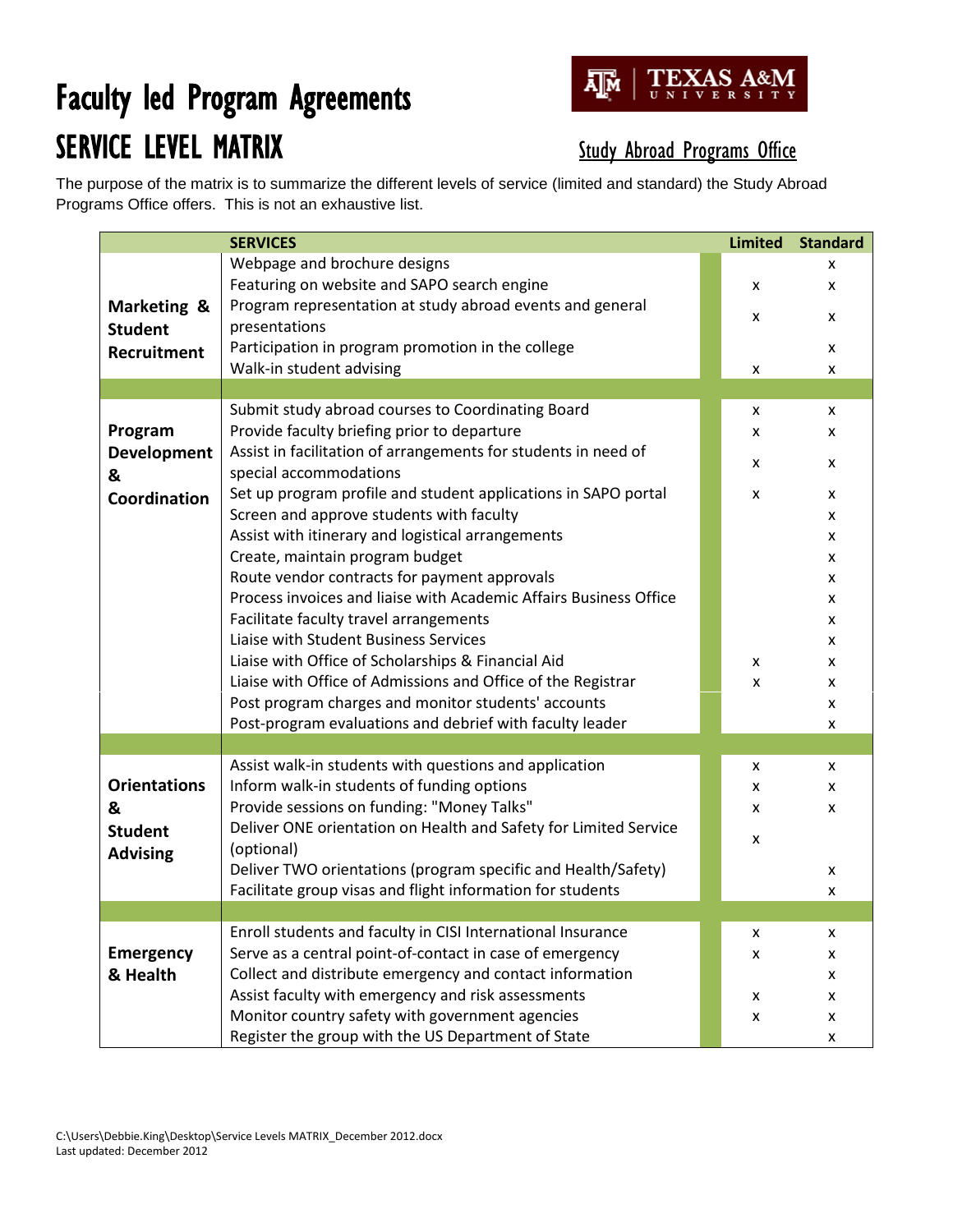### Faculty Led Program Agreement STUDY ABROAD SERVICES STUDY ABROAD SERVICES



The mission of the Study Abroad Programs Office (SAPO) is to provide all Aggies a wide range of educational experiences abroad. SAPO works closely with colleges and faculty members to develop and implement faculty led programs. A study abroad advisor will be assigned to the specific programs and will work directly with you. Please read the agreement, sign, and return to the Study Abroad Programs Office at Bizzell Hall West,  $1<sup>st</sup>$  Floor, MS 3262 – tel: 979-845-0544, fax: 979-458-3623.

### **Approved Administrative Fee: \$300 per student**

The fee listed above is approved by Texas A&M University. It is charged to pay a portion of the SAPO staff and resource expenses to provide these services. The fee is built into the total program cost and billed directly to the students. Students have full disclosure regarding this fee.

*SAPO will provide the following services:*

#### **Marketing and Student Recruitment**

- 1. Promote a broad range of programs through walk-in advising with students and promotional literature.
- 2. Conduct annual fairs, campus presentations, and provide opportunities for promotion at Overseas Day, New Student conferences, student fairs and other events.
- 3. Program specific promotion: in collaboration with the faculty leader, SAPO liaison can create a program handout, assist with scheduling promotion in classes, informationals, and college events, as needed.
- 4. Website: create and update program page within SAPO search engine. General website information and resources will be maintained and updated by SAPO as needed.

#### **Program Development and Coordination**

#### *Proposal and Courses:*

- 1. Obtain and maintain Texas Higher Education Coordinating Board (THECB) approval for courses being taught outside of the U.S. Monitor compliance with state regulations.
- 2. Assist faculty with course changes and SAPPC Proposal Modification Form requirements.
- 3. Liaise with the Office of the Registrar regarding study abroad courses. Input course attributes for study abroad and code confirmed students to allow registration.

#### *Coordination, Budgeting, Payments:*

- 4. Meet and communicate regularly with faculty to follow programming timeline and university guidelines.
- 5. Assist faculty with identifying and assessing program itinerary, lecture and/or lab facilities, transportation, lodging, meals, equipment, field trips, and excursions as needed.
- 6. Assist with the coordination and finalization of on-site arrangements. Liaise with vendors as needed.
- 7. Facilitate negotiation and approval of institution and vendor contracts as per requirements from Contracts Administration (allow two-three months for routing).
- 8. Create budget in coordination with the faculty based on itinerary and program activities.
- 9. Coordinate with the Academic Affairs Business Office (AABS) on fee approval, program account setup, processing of invoices, payment, working fund abroad, and Concur registration.
- 10. Post program fees to student accounts and monitor their payments.

#### *Liaison with Campus Administrative Offices:*

- 11. Liaise with Student Business Services regarding student account issues and program fee postings.
- 12. Liaise with the Office of Scholarship & Financial Aid regarding financial aid, scholarships, and grants.
- 13. Provide Faculty Briefing to discuss overseas consideration with students, emergency response, and financial matters.
- 14. Coordinate travel, visa (if applicable), and other arrangements for faculty participating in the program. Purchase faculty airfare upon request as per university guidelines and Concur requirements*.*
- 15. Provide post-program evaluations to assess the success of the program.
- 16. Coordinate with faculty for requests for special accommodation due to disability or medical condition.
- 17. During the program, serve as the university main contact for questions that may arise.
- 18. Upon return, conduct a debriefing meeting with faculty.